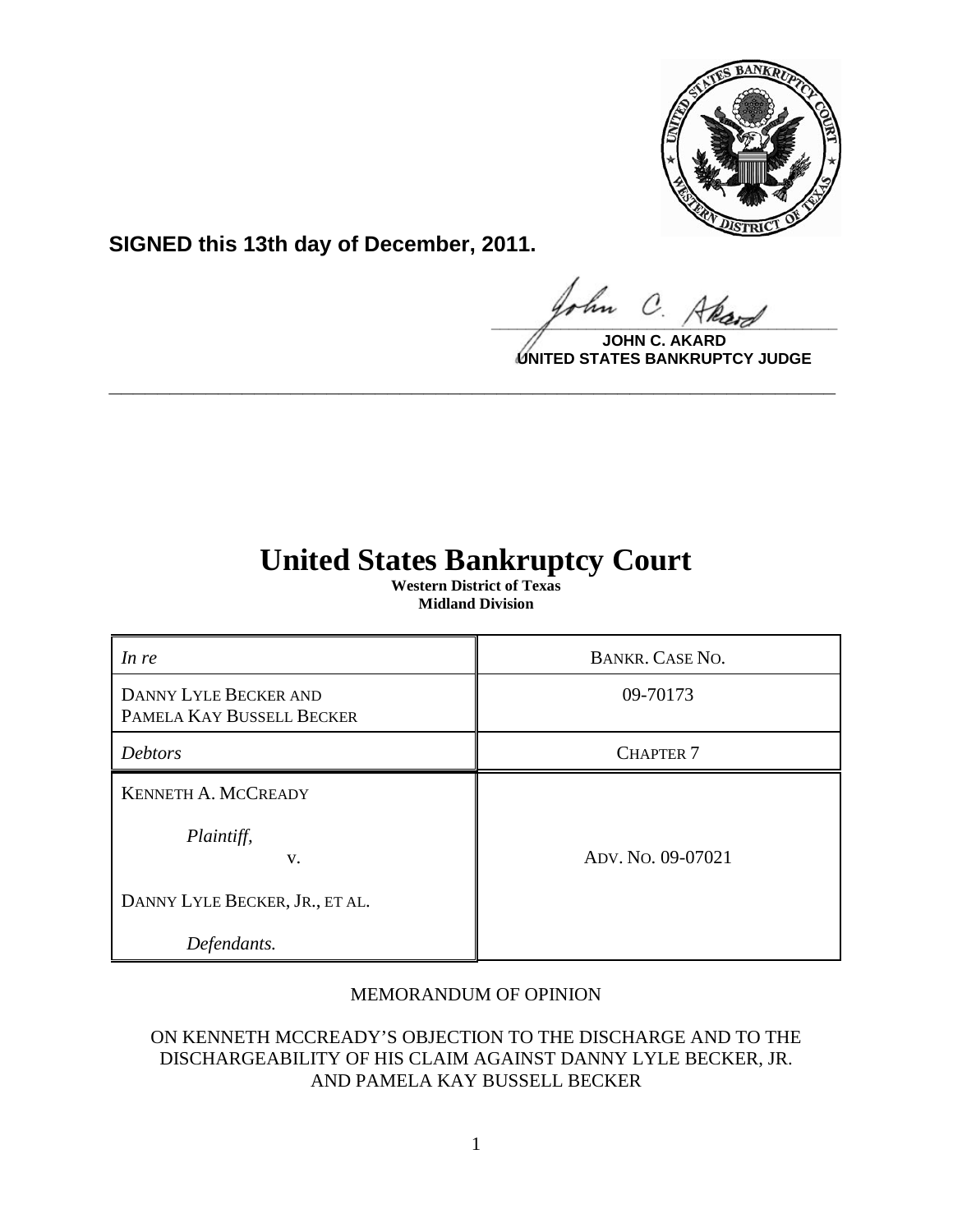Danny Lyle Becker, Jr., and Pamela Kay Bussell Becker (the "Debtors") filed for relief under Chapter 7 of the Bankruptcy Code on July 20, 2009 in case No. 09-70173 in the United States Bankruptcy Court for the Western District of Texas (the "2009 Case"). On October 20, 2009, Kenneth A. McCready filed a complaint (the "Complaint") in the captioned Adversary Proceeding against the Debtors, Ector County Hospital District d/b/a Medical Center Hospital, Jesse DeLeon and Shawana DeLeon (nee: Shawana Becker). Mr. and Mrs. Becker are the sole remaining defendants in this adversary proceeding since the others have been dismissed.<sup>[1](#page-1-0)</sup>

Mr. McCready's claims in the adversary proceeding have their genesis in December 2004 when the Debtors, who then operated a collection agency, attempted to collect a \$20.70 phone bill from Mr. McCready. Through various actions he now claims that they owe him "in excess of \$53,000" in damages [Complaint ¶ 13]. His complaint is that the Debtors filing a notice of the claim against him with credit bureaus impeded his ability to rebuild his credit after his recent Bankruptcy. Mr. McCready has handled these matters *pro se* because he has a law degree, but he is not licensed to practice law in any jurisdiction. The testimony did not reveal his employment other than his statement that from time to time he sells items on E-bay.<sup>[2](#page-1-1)</sup> His statement that "[t]his case began, as many of my cases have begun, with a simple little manila folder" [closing argument p. 14], indicates that he engages in lots of litigation.<sup>[3](#page-1-2)</sup>

Mr. Becker is drawing Social Security Disability and is confined to a wheel chair. Ms. Becker, although suffering from medical problems, continues to be employed. In the past, they sold items on E-bay, but have not been able to do so since they were cut off as described below.

Attachment A is a procedural history of the captioned Bankruptcy Case as it relates to Mr. McCready. Attachment B is a procedural history of this Adversary Proceeding.

#### **Background**

One of Mr. McCready's complaints is that the Debtors have been frequent filers of Bankruptcy cases. Defendants' 9-28-2011 Proposed Pre-Trial Order [Adversary Docket No. 331] acknowledged that the Debtors had been the subject of four Bankruptcy proceedings in the Western District of Texas and "It appears from a review of District of Colorado case # 95-21576 that the amended Petition filed by the Debtors revealed prior bankruptcies in Colorado (93- 12910, 91-20782, 90-14942)." This court's order of December 30, 2009 [Case Docket No. 52] lists the Colorado Case as No. 95-51976 and states that it was a filing for a personal reorganization under Chapter 13. The order lists the four cases in the Western District of Texas and notes that the first three were Chapter 13 cases while the current case is a Chapter 7. The docket sheets for the first three Western District of Texas cases reflect:

• 02-70018 [the "2002 Case"] was filed January 18, 2002 and a plan of repayment was confirmed on September 29, 2002. On February 13, 2003 the case was dismissed because the Debtors had not made the regular payments they proposed into the plan. The Trustee's Final Report and Account shows that the Debtors paid \$7,219.22 into the plan.

 <sup>1</sup> See Attachment B.

<span id="page-1-0"></span> $2 \text{ In } \P$  147 of his Complaint, Mr. McCready describes himself as "a professional seller on eBay."

<span id="page-1-2"></span><span id="page-1-1"></span><sup>&</sup>lt;sup>3</sup> Mr. McCready states that he "has litigated FOIA issues a great deal." Presumably FOIA refers to Freedom of Information Act. *See* the discussion of Superintending and Supervisory Control in Attachment A. In ¶ 110 of the Complaint Mr. McCready refers to his "twenty-seven years of legal representation."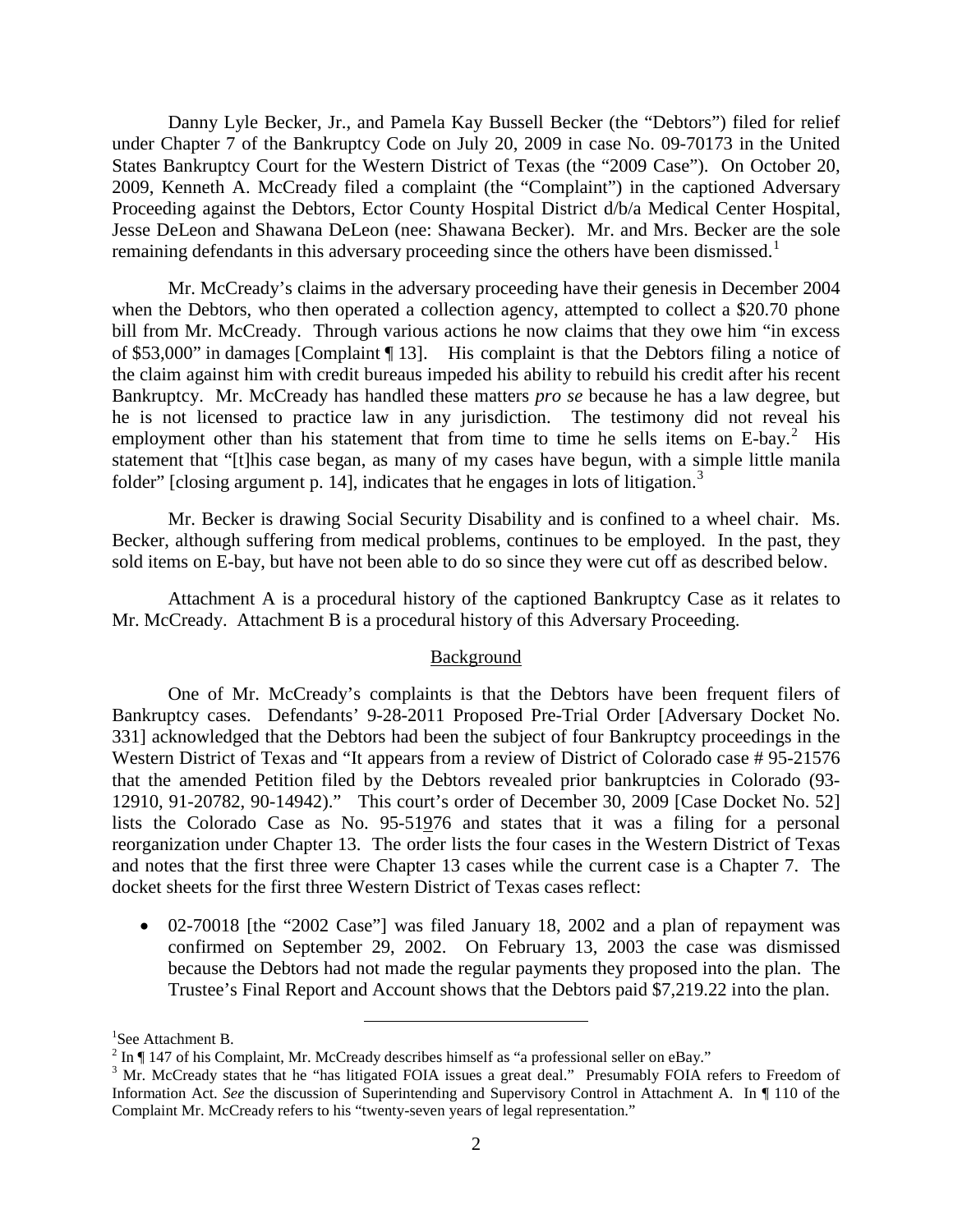- 03-70437 [the "2003 Case"] was filed June 26, 2003 and a plan of repayment was confirmed February 26, 2004. On September 20, 2005 the Debtors received a Discharge after completion of their Chapter 13 plan. The Trustee's Final Report and Account shows that the Debtors paid \$34,560.00 into the plan.
- 07-70210 [the "2007 Case"] was filed September 22, 2007. On November 13, 2007 the Chapter 13 Trustee filed a motion to dismiss asserting that the Debtor's unsecured debts exceeded the limits for a Chapter 13 case. Mr. McCready actively participated in this case by filing a Notice of Appearance and Request for Service of Notice, filing a Motion to Dismiss Case, filing a Motion to Expedite Hearing on his Motion to Dismiss Case, causing the issuance of subpoenas to eBay and PayPal, and filing an objection to the claim of Midland Central Appraisal District. On November 29, 2007 the court dismissed the case with prejudice to the Debtors filing another Bankruptcy case for 180 days. On January 25, 2008 the court received and referred to the United States Trustee, a letter from Mr. McCready [Docket No. 50 in the 2007 case] which concluded:

I've been complaining to everybody and his brother about these unscrupulous frauds, liars and perjurers. Obviously, a complaint from your office carries much more weight than mine. Please refer this matter for prosecution; they've learned nothing, and the only consequence of their lies thus far is dismissal of their bankruptcy case. Big deal! They deserve jail time for their perjury!

The Debtors operated a collection agency. Sometime in 2004 they purchased about 300 accounts from a long distance telephone carrier. In December 2004, the Debtors' company sent Mr. McCready a collection notice for \$16.42 plus \$4.30 in accrued interest. Mr. McCready asserts that he wrote a letter denying that he owed the account, but that collection notices continued to arrive. Apparently, the account was reported as delinquent to credit rating agencies. Mr. McCready said that he was greatly injured by those credit reports, although he admits that his relatively recent bankruptcy might have had some effect on this credit. Sometime in 2005 he filed suit in the United States District Court for the Central District of Illinois, Urbana Division, Case No. 05-CV-2141, against Scat Corp. which he identified as a Texas corporation, and the Debtors, whom he identified as the owners of the corporation. The testimony indicated that the Debtors filed an answer to the suit but did not appear when it was set for trial. On June 28, 2006 a default was entered against the defendants. By Order entered September 7, 2006 Mr. McCready's Motion for Default Judgment was granted. In pertinent part, the order stated: "Judgment is entered in favor of Plaintiff and against Defendants Danny Lyle Becker, Jr., Pamela Kay Bussell Becker, and Scat Corp. in the amount of \$44,500.00 and the additional amount of \$250.00 in costs." The order also enjoined the Defendants from violating the Texas Finance Code.

On November 17, 2006, Mr. McCready issued a Citation to Discover Assets to Mr. Becker, which Mr. McCready filed in the United States District Court suit in Illinois. The citation commanded Mr. Becker to "respond in full and under oath, to the attached Interrogatories to discover assets or income not exempt from enforcement of judgment" with respect to the judgment held by Mr. McCready. Responses were due within 30 days of service.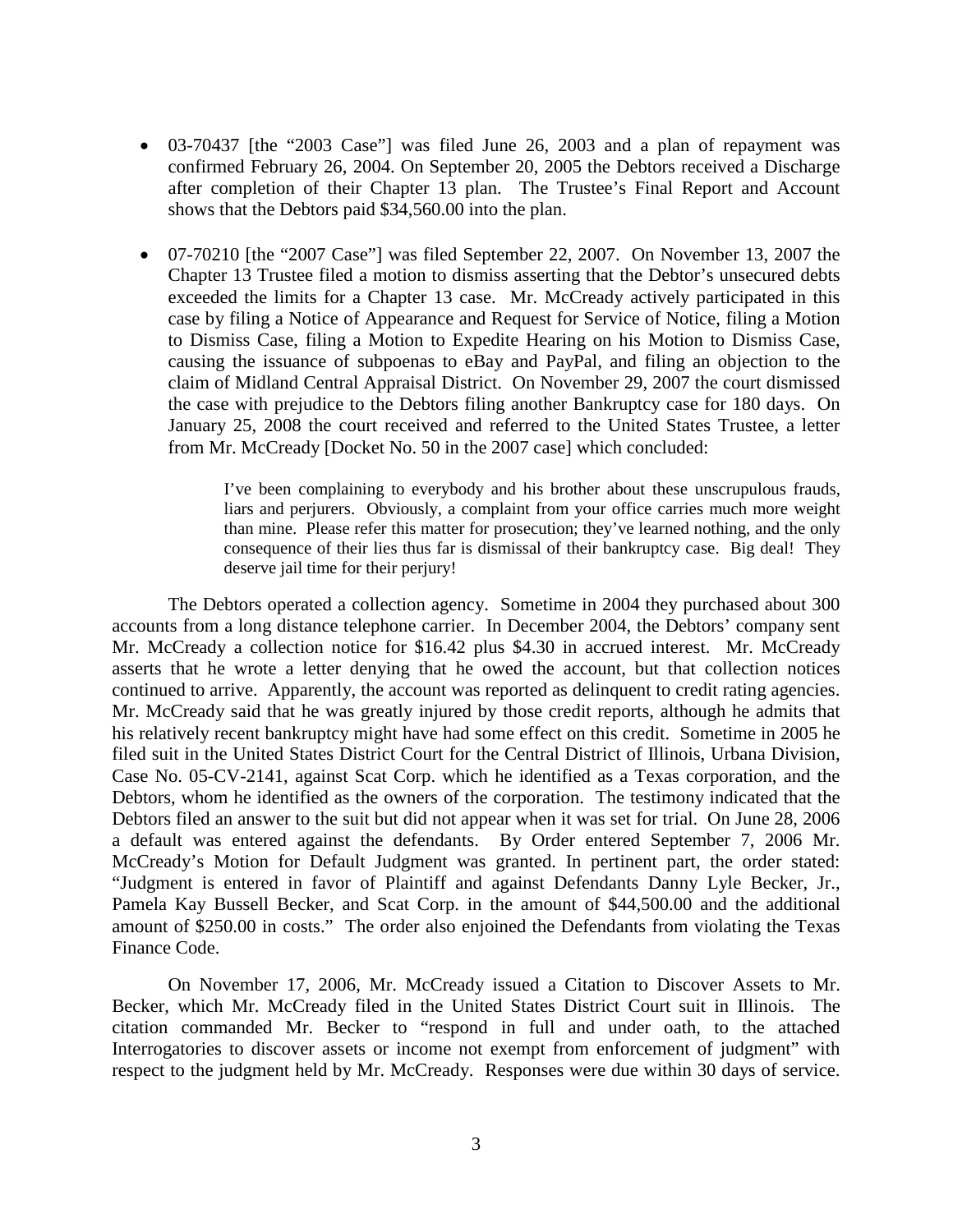Similar citations were issued to Mrs. Becker and to Scat. Corp. Mr. McCready objected to the responses filed by the Defendants.

The trial: The Midland Bankruptcy docket is not sufficient to have a full time Bankruptcy Judge stationed there. From time to time, the Midland docket has been handled by Bankruptcy Judges from Austin and San Antonio. Because of the long duration of this case, Judge Craig Gargotta initially handled this case. Chief Bankruptcy Judge Ronal King, who is presently handling the Midland docket, issued a number of orders in this case.

On May 23, 2011, Judge King allotted one day for the trial of this matter by tele-video conferencing. The entire day was consumed by Mr. McCready questioning Mr. Becker. Judge King made a number of evidentiary rulings but the trial was not concluded.

Judge King asked Judge Akard to go to Midland to try this case on October 17, 18 and 19. Because of the limited time available, Judge Akard advised the Plaintiff that he would have approximately two days to present his case; the Plaintiff did so. All prior rulings of Judge Gargotta and Judge King in this case were specifically carried forward into the trial, but the trial began anew.

The trial of this matter started with Mr. McCready stating that he had issued a subpoena to PayPal, which he asserted had an office in Texas. Since PayPal had not responded to that subpoena, Mr. McCready asked the court to hold PayPal in contempt of court. The court declined, stating that it would not consider the matter until a later date and not until PayPal had received due process. In spite of the court's statements, Mr. McCready brought that matter up again three times in the two and one half day trial. The court will rule separately on that matter. However, Mr. McCready was not injured by PayPal's failure to respond to the subpoena, because the information he requested had been furnished to him electronically, and he referred to that information on his computer in questioning Mr. Becker. $4$ 

Because the Plaintiff is *pro se*, the court insisted that he be the first witness. He protested, but he was the first witness. He continued his protestations in his post trial brief. However, being the first witness worked to his benefit because his chronological explanation of his complaints against the Debtors was much better than his rambling pleadings. The bulk of the rest of his case amounted to questioning Mr. Becker. That questioning seemed to have no organization and returned again and again to the same exhibits.

Mr. McCready's testimony explained the collection notice he received from the Debtors, his suit against them in Illinois that resulted in the default judgment, and his efforts to collect that judgment. He feels that the Debtors were not honest and forthright in their responses to his interrogatories which he sent in aid of the judgment. All of these matters occurred between 2004 and 2007 prior to the filing of the Debtor's 2007 Case.

Mr. McCready is sure that the Defendants concealed a great amount of inventory that they used in their eBay business. He introduced records which he received as a result of his subpoena to eBay. He asserted that the Debtors transferred lots of that inventory to their daughter and son-in-law. He was surprised when the Debtors produced what had been

<span id="page-3-0"></span><sup>&</sup>lt;sup>4</sup> Apparently Mr. McCready wanted PayPal to bring the records on paper. He made a similar objection to the information furnished by the United States Trustee. *See*: Superintending and Supervisory Control on Attachment A.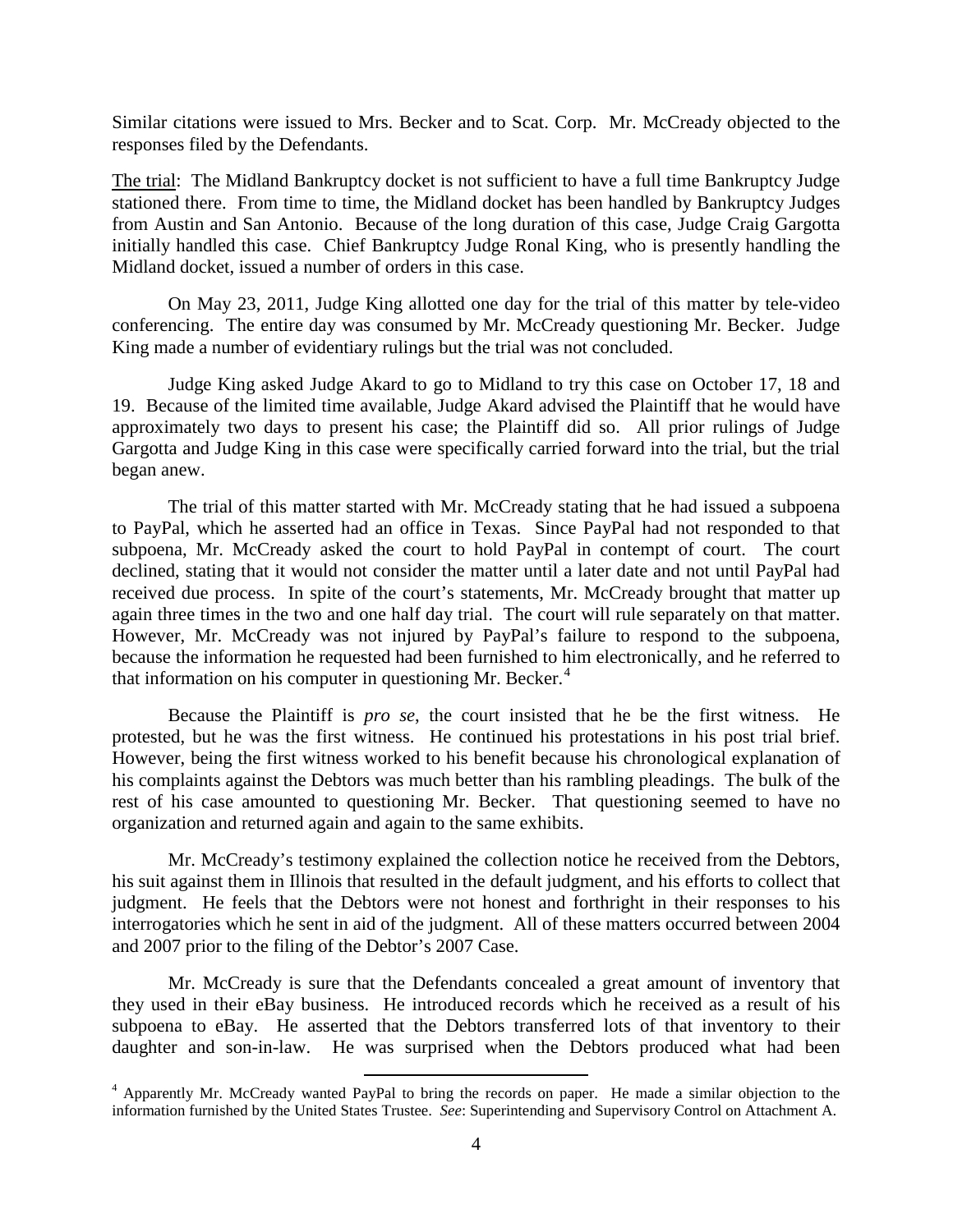transferred to their daughter and son-in-law; a small box containing several items of inconsequential value. Mr. McCready asserts that the Debtors concealed assets in their prior bankruptcy cases and continue to conceal assets. He offered no evidence of these assertions; only his conclusions.

Other items in his testimony have been included in the discussion of the paragraphs in his Complaint.

Mr. McCready subpoenaed a representative of First Basin Credit Union, formerly Medical Community Credit Union. That representative testified about transactions in 2005 and 2006 with respect to the financing of vehicles. In the first application for financing, Mr. Becker noted that he had filed bankruptcy; nonetheless, the loan was approved. The second application, which had been prepared on a typewriter or a computer, had a box checked which said Mr. Becker had never filed for bankruptcy. Mr. Becker testified that the second application had been filled out by a representative of the credit union and that he had not read it carefully.

The balance of Mr. McCready's case amounted to questioning Mr. Becker.

- Mr. McCready pointed out that in the schedules in the 2009 Case [the current case], the Beckers did not list the account numbers for their creditors, although there is a blank for that on the forms. Mr. McCready asserted this was a major omission. The court is aware that the purpose of having the account numbers is for creditors to more easily locate the account for the Debtor. However, the questioning showed that Mr. McCready's object was to use those account numbers to subpoena records from various creditors; particularly banks.
- There was a great deal of discussion about insignificant bank accounts, most of which had been closed by the time the 2009 Case was filed.
- A great deal of time was spent reviewing several vehicle purchases and sales which the Beckers made between 2004 and 2007.
- Mr. McCready brought out that the Debtors sold some property in California in February 2001, and failed to list that transaction in the Statement of Financial Affairs when they filed the 2002 Case on January 8, 2002. There is no evidence of the amount the Debtors netted from that sale (after liens and expenses), nor is there any evidence that the failure to list that sale adversely affected the creditors in the 2002 Case.
- The Beckers do not have any records of their transactions on eBay or PayPal. They relied on the records which were available from eBay and PayPal until their accounts were cancelled. Since that time, eBay and PayPal have refused to give the Debtors records of their accounts.
- The collection business was closed in 2006.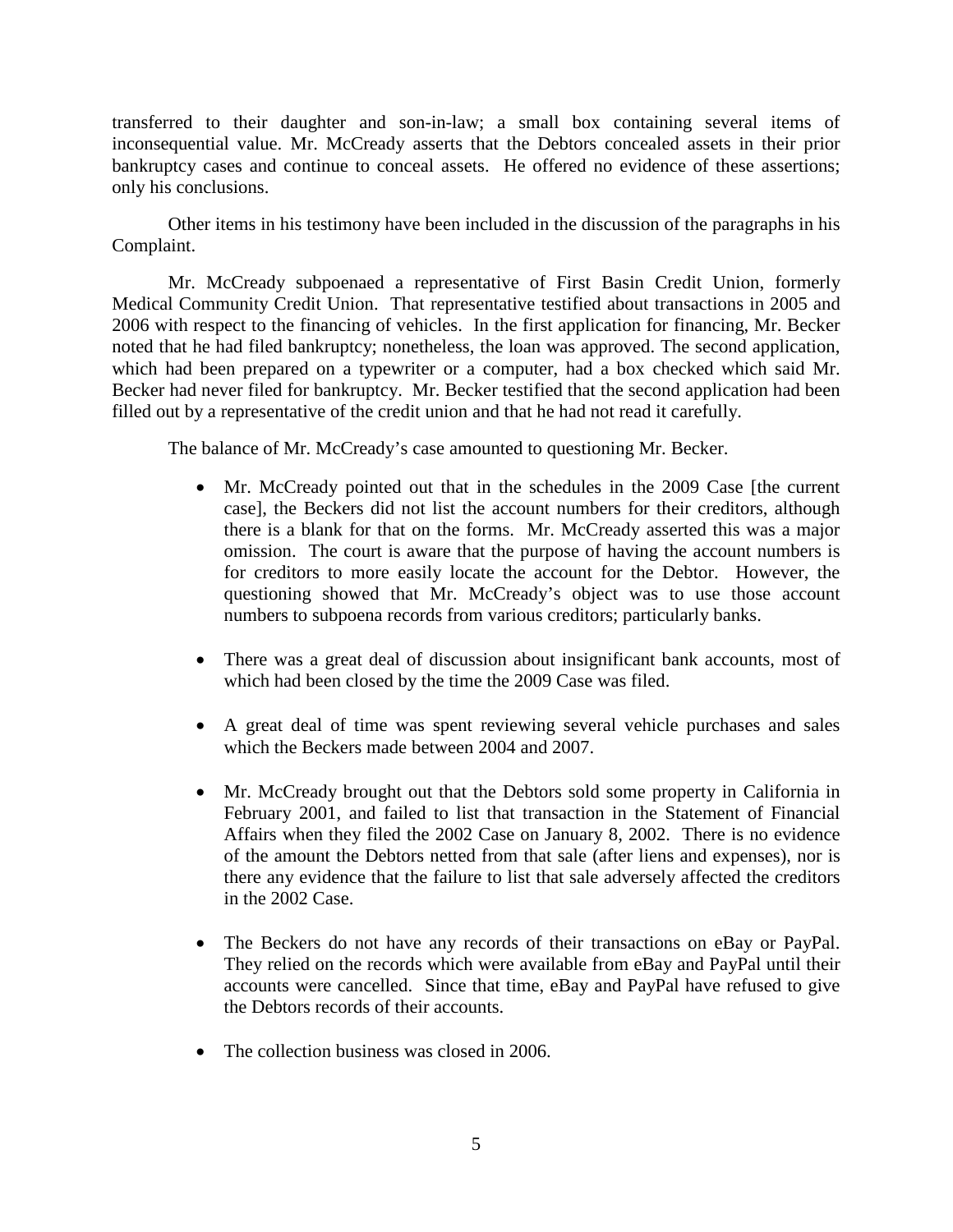• Mr. Becker began drawing disability insurance in September 2007. He qualified for Social Security Disability in October 2007. He was in Dallas for chemotherapy treatments for five months in 2008. During that time, his wife sold her wedding ring so she could get enough money to go visit him. Five of his disks have collapsed. He can do a small amount of housework but must lay down two or three times a day. He is taking medication, including pain medication. He uses a wheel chair when outside the home.

#### **Mr. McCready's Complaint**

The court will review and respond to each of the counts in Mr. McCready's Complaint. Initially, it should be noted that by prior orders, all of the Exhibits to the Complaint have been stricken (see Addendum B). Paragraphs numbered 1 through 9 of the Complaint contain a statement of jurisdiction and allegations common to all complaints.

Count I – Nondischargeability under 11 U.S.C. §  $523(a)(6)^5$  $523(a)(6)^5$  (¶ 10 through 17 of the Complaint): This section excludes from a discharge in bankruptcy, debts "for willful and malicious injury by the debtor to another entity or to the property of another entity." Mr. McCready asserts that the Illinois judgment fits that category and that the amount now due him is "in excess of \$53,000 including costs, accrued interest and unassessed expenses of Plaintiff's attempts to execute on the judgments which he is permitted by law."

Mr. McCready argues that the Illinois judgment entered against the Beckers should be found non-dischargeable because "[t]he Beckers caused Plaintiff willful and malicious injury by, but not limited to, falsely publishing reports of delinquent debt to two or more of the national consumer reporting agencies, in violation of the FCRA, and by harassing him by phone and letter in their attempts to collect debt and in refusing to cease collecting debt in violation of the FDCPA and Texas Debt Collections Act." (Complaint, p. 2.) Mr. McCready further argues that the Illinois district court "has already determined that the Beckers caused *willful and malicious injury*, as a necessary element of the claims upon which Plaintiff recovered judgment. That is, the statutory elements permitting award of punitive damages [which Plaintiff received] require proof of such willful and malicious injury, even though the court did not use those words." (*Id*., at p. 3.)

The Supreme Court has concluded that the word "willful" in section  $523(a)(6)$  "modifies the word 'injury,' indicating that nondischargeability takes a deliberate or intentional *injury*, not merely a deliberate or intentional *act* that leads to injury." *Kawaauahu v. Geiger*, 523 U.S. 57, 61 (1998). In *Kawaauahu*, the Supreme Court distinguished intentional torts–which the Court noted "generally require that the actor intend 'the *consequences* of an act,' not simply 'the act itself'"– from negligent or reckless torts, and concluded that "debts arising from recklessly or negligently inflicted injuries do not fall within the compass of § 523(a)(6)." *Id*. at 61-64.

The Fifth Circuit has articulated the Supreme Court's test as follows: "'[t]he test for willful and malicious injury under  $\S$  523(a)(6) ... is condensed into a single inquiry of whether there exists "either an objective substantial certainty of harm or a subjective motive to cause

<span id="page-5-0"></span> <sup>5</sup> The Bankruptcy Code is 11 U.S.C. § 101 *et. seq.* References to section numbers are to the Bankruptcy Code unless otherwise specified. Mr. McCready's pleadings refer to  $\S$  523(c), but it is evident from the allegations that he is referring to § 523(a).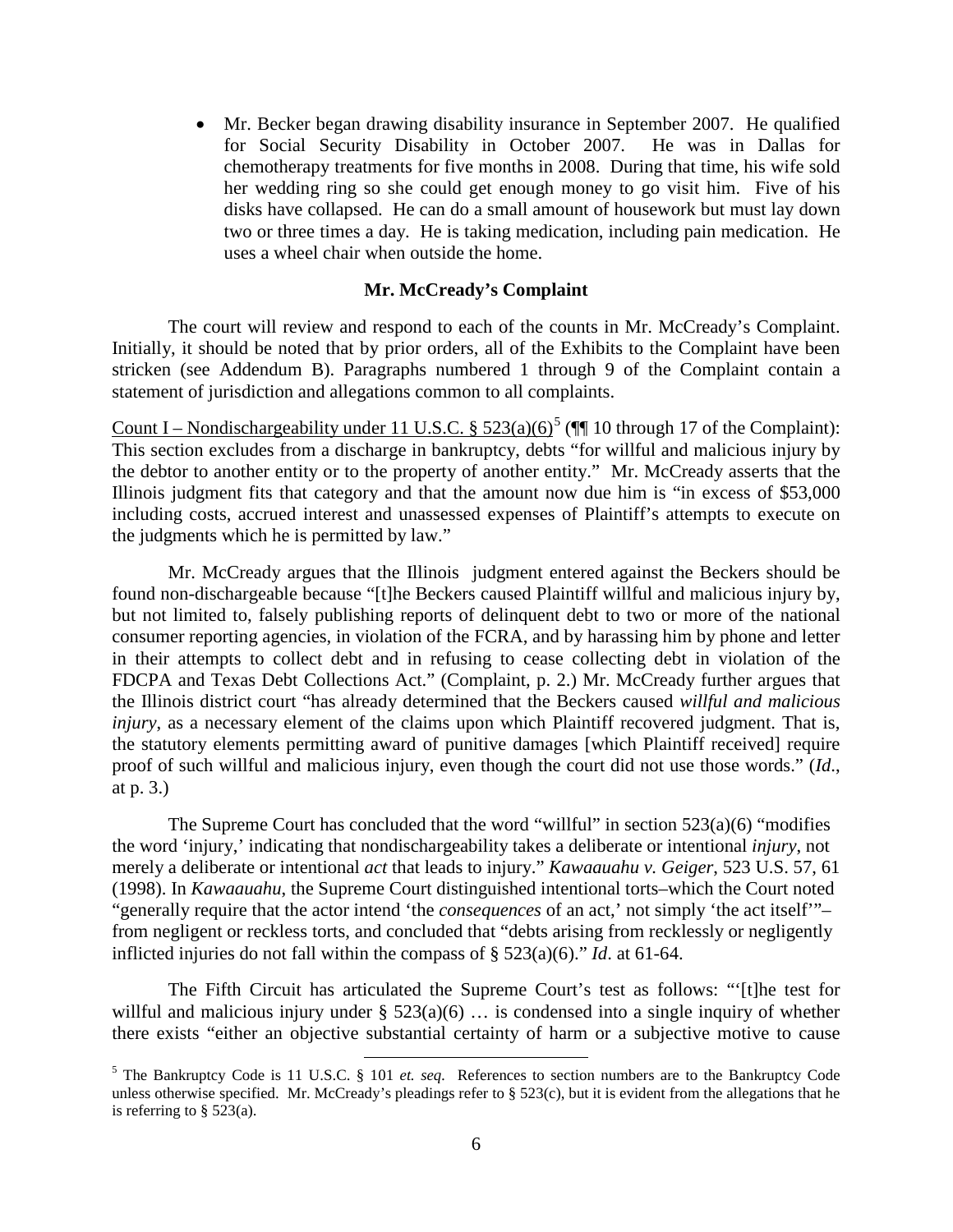harm" on the part of the debtor.'" *Berry v. Vollbracht (In re Vollbracht*), 276 Fed. Appx. 360, 361 (5th Cir. 2007) (quoting *Williams v. IBEW Local 250*, 337 F.3d 504, 509 (5th Cir. 2003)). In distinguishing between "willful" and "malicious," courts within the Fifth Circuit have stated that "[c]onduct may qualify as 'willful' for purposes of § 523(a)(6) only if the alleged injury itself is deliberate or intentional, not merely where there is a deliberate or intentional act that leads to the alleged injury. Conduct may qualify as 'malicious' if it is engaged in 'without just cause or excuse.'" *Rapid Settlements, LTD v. Shcolnik*, 2010 U.S. Dist. LEXIS 118792, at \*8-9 (S.D. Tex. Nov. 8, 2010) (citations omitted). Finally, it is worth noting that "[m]erely because a tort is classified as intentional does not mean that any injury caused by the tortfeasor is willful." *Guerra & Moore Ltd., LLP v. Cantu (In re Cantu)*, 389 Fed. Appx. 342, 345 (5th Cir. 2010) (unpublished decision).

If, as is often the case, a plaintiff is unable to prove that the defendant subjectively intended to cause harm to the plaintiff, then the question becomes whether the plaintiff can present facts showing an objective substantial certainty of harm. In *Mann Bracken, LLP v. Powers (In re Powers)*, this court elaborated upon the objective prong of the Fifth Circuit's test for willful and malicious injury under section 523(a)(6). 421 B.R. 326, 334-35 (Bankr. W.D. Tex. 2009). The court stated that

this prong should be understood as essentially evidentiary in nature and import, a kind of marker or 'badge of intent,'... In other words, objective substantial certainty as described by the [Fifth Circuit] is not actually another way to say 'reckless.'... A court is thus expected to analyze whether the defendant's actions, which from a reasonable person's standpoint were substantially certain to result in harm, are such that the court ought to infer that the debtor's subjective intent was to inflict a willful and malicious injury on the plaintiff.

*Id*. Thus, it is clear that reckless disregard of one's duties is not enough for a debt to be deemed non-dischargeable pursuant to §523(a)(6).

The evidence in this case did not reflect that Mr. or Mrs. Becker did anything other than try to collect a very small debt. Mr. McCready's allegations that they harassed him by phone and letter were not supported by the evidence. They did report the delinquent account to one or more credit bureaus but there is no evidence that they were doing more than trying to collect a debt. In sum there is no evidence that they intended willful and malicious injury to him. In addition, Mr. McCready has not presented any evidence of harm, other than his protestations.

Here, Mr. McCready attempts to argue that the judgment from the Central District of Illinois establishes the required elements of a non-dischargeability claim under §523(a)(6). It does not. The judgment merely states: "Judgment is entered in favor of Plaintiff and against Defendants Danny Lyle Becker, Jr., Pamela Kay Bussell Becker and Scat Corp. in the amount of \$44,500.00 and the additional amount of \$250 in costs. Defendants are enjoined from violating any provision of Title 5, Chapter 392 of the Texas Finance Code, by collecting or attempting to collect consumer debt until each has procured the required surety bond and deposited it with the Texas Secretary of State, by failing or refusing to document or make a record of consumer disputes, by failing or refusing to initiate investigations of consumer disputes, by refusing to cease collection efforts when made aware of a consumer dispute, and by reporting consumer debts to any consumer agency as willfully unpaid which they know or have reason to know are legitimately disputed." (*See* Docket No. 58 in Case No. 2:05-cv-02141-MPM-DGB, U.S. District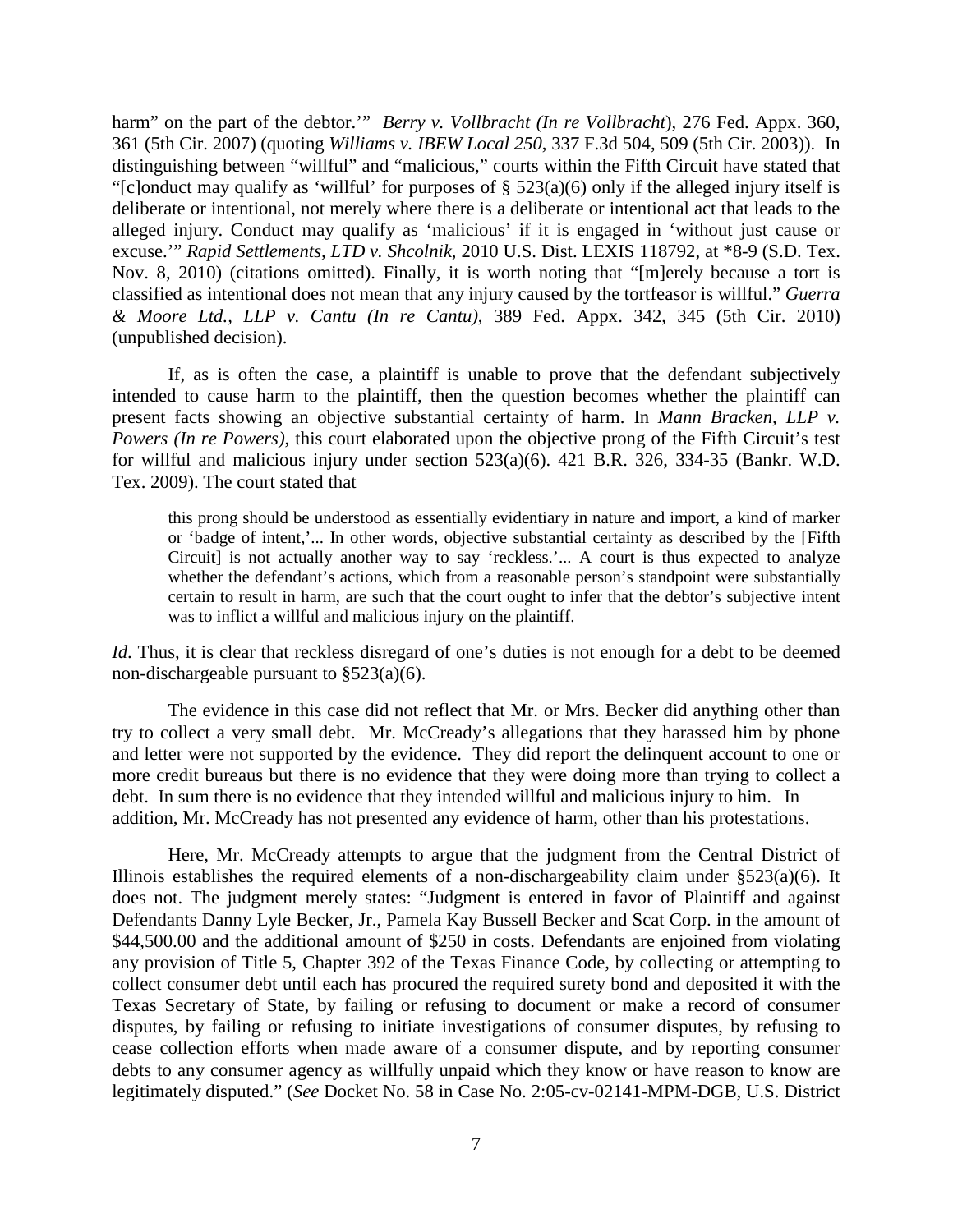Court, Central District of Illinois.) Contrary to Mr. McCready's assertions, this judgment (entered on Mr. McCready's motion for a default judgment) does not make any findings that would satisfy the elements of a section 523(a)(6) non-dischargeability claim. *See. e.g., Dennis v. Dennis (In re Dennis)*, 25 F.3d 274, 278 (5th Cir. 1994) ("Collateral estoppel applies in bankruptcy courts only if, *inter alia,* the first court has made specific, subordinate, factual findings on the identical dischargeability issue in question—that is an issue which encompasses the same prima facie elements as the bankruptcy issue—and facts supporting the court's findings are discernible from that court's record.").

For these reasons, the relief requested in Count I of Mr. McCready's complaint is denied.

Count II – Nondischargeability of Debt under 11 U.S.C.  $\S$ § 532(a)(4) and (a)(6) ( $\P$  18 – 36 of the Complaint): A discharge will be denied under section 523(a)(4) for debts "for fraud or defalcation while acting in a fiduciary capacity, embezzlement or larceny." The substance of this allegation is best expressed in Paragraph 32 which states:

As fiduciaries, all money and property they converted to their own individual purposes, including payment of SCAT Corp. fund into the Ector County court for Dan's individual debts, constitutes fraud, embezzlement, larceny or defalcation in a fiduciary capacity.

Mr. McCready also asserts that Scat Corp. was administratively dissolved because the Debtors did not file appropriate reports for the corporation.

There was no evidence that the Debtors converted any money of Scat Corp. to their personal use in violation of any corporate obligations. The money in the registry of the state court in Ector County was awarded, by this court, to the Ector County Hospital District as funds belonging to the district (*see* Addendum B). Furthermore, Mr. McCready has no standing to sue on a claim belonging to Scat Corp.

As noted above, section 523(a)(6) denies the discharge for debts "for willful and malicious injury by the debtor to another entity or to the property of another entity." For this Mr. McCready points to the Citations to Discover Assets which he sent to the Debtors and to Scat Corp. In his Plaintiff's Post Trial Brief [Adversary Docket No. 345] Mr. McCready asserts that the court should deny the Debtors' exemptions because of their egregious actions. He also states that they willfully and intentionally violated the Citation to Discover Assets which was issued by him through the court in Illinois. He states that the citations were effective from November 22, 2006 through November 21, 2007 [page 5 of Mr. McCready's post trial brief]. The citations [McCready exhibits 6, 7, and 8] require Mr. Becker, Mrs. Becker and Scat Corp. to respond to the attached interrogatories within 30 days. The nine pages of the interrogatories [McCready Exhibit 15] contain 26 questions, many with numerous subparts and asking for information as far back as seven years. Responses were filed [McCready exhibits 16, 17, and 18]. Mr. McCready asserts that the responses were not sufficient.

The citations contained the following language:

**YOU ARE PROHIBITED from making or allowing any transfer or other disposition of**, or interfering with, any property not exempt from execution or garnishment belonging to the judgment debtor or to which the judgment debtor may be entitled or which may be acquired by or become due to the judgment debtor and from paying over or otherwise disposing of any money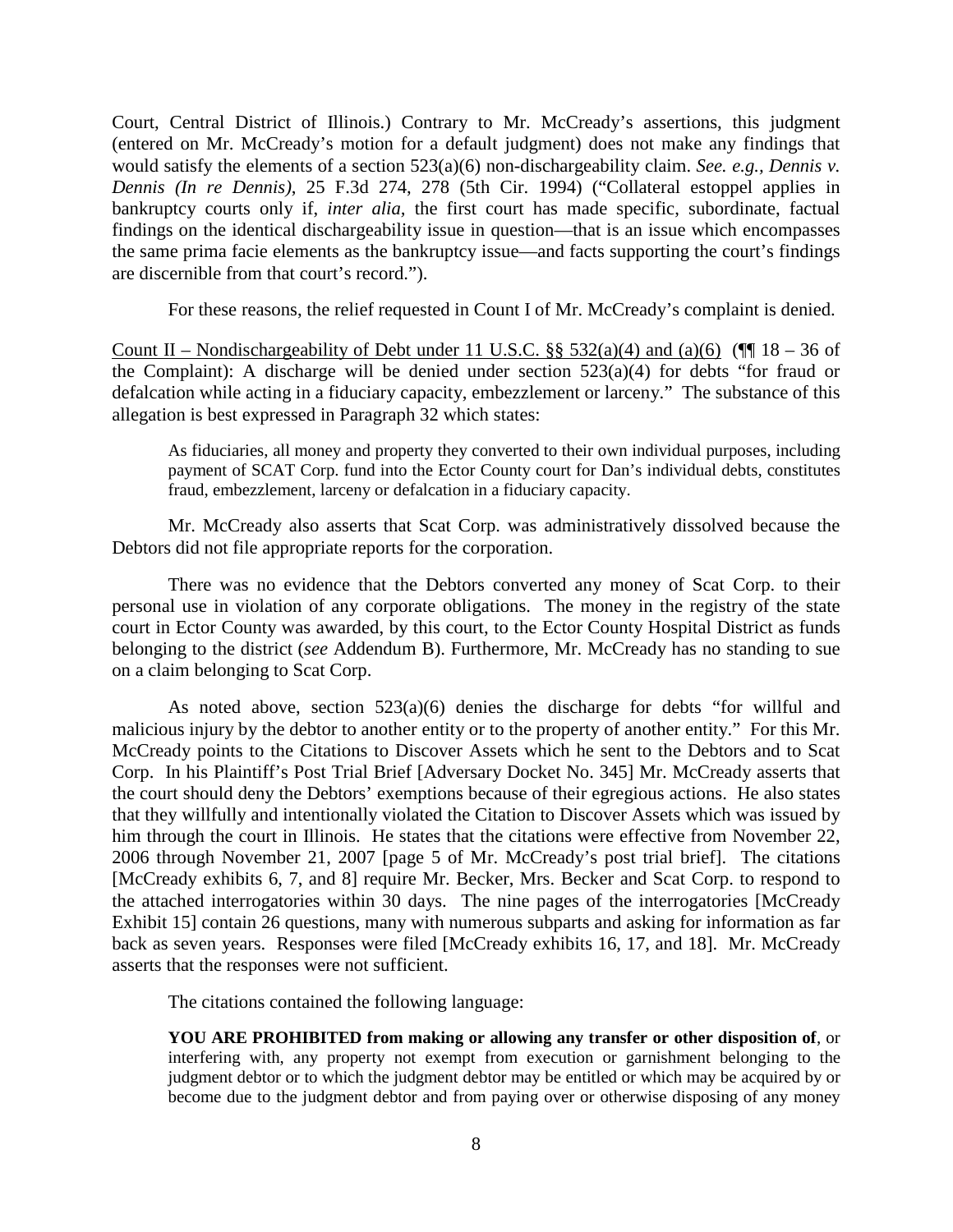not so exempt, which is due or becomes due to the judgment debtor, until further order of court or termination of the proceedings. You are not required to withhold the payment of any money beyond double the amount of the judgment. (emphasis in original)

Mr. McCready asserts that during the time the citation was in effect the Beckers transferred property in violation of the prohibition. He therefore asserts that they violated a court order and are guilty of willful and malicious injury. He also asserts that the Illinois court would have applied Illinois exemptions rather than the Texas exemptions, even though the Beckers lived in Texas and had no property in Illinois.

The Defendants' Post Trial Response Brief [Adversary Docket No. 346] attaches a copy of the applicable Illinois statute and points out that the statute seems to require that the Citation be served by a sheriff or other officer. In this instance, the Citation was sent by mail. In any event, any restraints which it imposed expired on November 21, 2007. The brief also asserts that the Texas exemptions apply.

Mr. Becker testified that he felt that because the Citation was from Illinois and he was in Texas, the restraints did not apply to him. The court finds that Mr. and Mrs. Becker did not willfully or maliciously violate a court order.

Mr. McCready points to a "predictive dialer," which he states the Debtors listed in their 2007 Bankruptcy schedules as belonging to them, with a value of \$85,000. He asserts that later the Debtors said the dialer belonged to Scat Corp. He alleges the Debtors now say that it was stored (apparently when they went out of the collection business) and was damaged. At trial, Mr. Becker credibly testified that the hardware of the dialer had little value and that the software had the value. He said they no longer had a software license and thus the dialer has little value.

Neither these nor any of the other allegations in Count II establish any willful and malicious injury under section 523(a)(6).

None of the allegations in Count II having established a reason for nondischargeability, this count is denied.

Count III – Texas Uniform Fraudulent Transfer Act (¶¶ 37 – 41 of the Complaint): This count is directed at Ector County Hospital District. This court has previously ruled in favor of the district (see Addendum B).

Count III (sic) – Texas Uniform Fraudulent Transfer Act ( $\P$  42 – 64 of the Complaint). This count is directed at Jesse Deleon and Shawna Deleon. This court has previously dismissed them from this adversary proceeding (see Addendum B).

Count IV – Texas Uniform Fraudulent Transfer Act ( $\P$  65 – 80 of the Complaint): This count is directed at Shawna Deleon. This court has previously dismissed her from this adversary proceeding (see Addendum B).

Count V – Texas Uniform Fraudulent Transfer Act  $(\P \P 81 - 90)$  of the Complaint): Mr. McCready's claims against the Debtors on this count were denied by this court [see Addendum B]. To the extent that in this count Mr. McCready asserts a lien, the court determined that he does not have a lien [See Addendum B].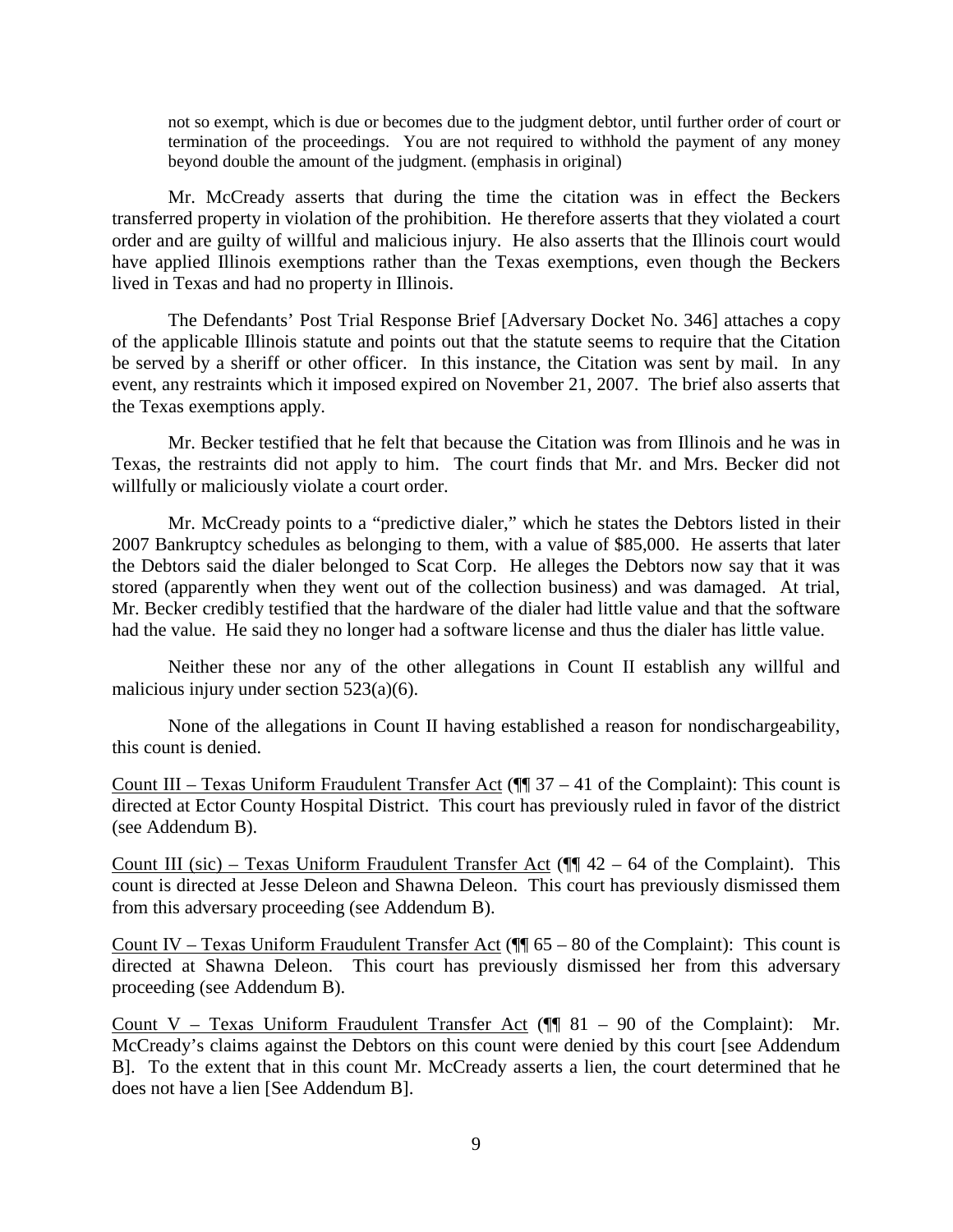Count VI – Nondischargeability of Debt under 11 U.S.C. § 523(a)(2), (a)(6) and (a)(7) ( $\P$ [92 – 107 of the Complaint): This complaint is directed against the Defendants in relation to what Mr. McCready refers to as the False Claims Act case in the United States District Court for the Western District of Texas, Case No. 08-CV-10 [the "Qui Tam case"]. Since that matter is pending in the United States District Court, it is not appropriate for consideration in this Adversary Proceeding.

Count VII – Objection to Discharge under 11 U.S.C.  $\S 727(a)(1) - (7)$  ( $\P$  108 – 154 of the Complaint):

Paragraph 108 states:

Plaintiff-Objector incorporates all other allegations of this document AND ITS attachments as if the same were set forth fully here, **regardless whether the Court strikes any part thereof** (emphasis added).

This implies that Mr. McCready felt that some parts of his Complaint would be stricken, and he is seeking to override the court's orders in that regard. He is not successful. As noted, all exhibits to the Complaint have been stricken [see Addendum B].

Paragraphs 109 through 117 are self-serving, and often improper, statements which do not add anything to the Complaint. In ¶ 110 Mr. McCready states: "The Beckers are worst liars and deceivers this Objector has encountered, in twenty-seven years of legal representation."<sup>[6](#page-9-0)</sup>

In ¶ 118, Mr. McCready asserts that the Debtors have not furnished a proper certificate of credit counseling and says that "the Court may deny them a discharge according to the plain and unambiguous language of Rule  $4004(c)(1)(H)$ .<sup>[7](#page-9-1)</sup> First, whether the Debtors have furnished a proper certificate of credit counseling is no concern of his; it is a matter for the clerk and the court. Second, Mr. McCready mischaracterizes Rule  $4004(c)(1)(H)$  of the Federal Rules of Bankruptcy Procedure. Discharges can only be denied under section 727; the rules of procedure cannot add to those grounds. Further, the rule only says that the court will not issue a discharge when the proper certificate of counseling has not been filed. There is a great difference in not issuing a discharge and denying a discharge, because the denial of a discharge has many long lasting ramifications.

In  $\P$  119 Mr. McCready asserts that the Debtors are not married to each other and thus this should be a partnership case. No evidence on this matter was offered at the hearing. The court assumes that Mr. & Mrs. Becker were married in an appropriate ceremony, but even if they were not, their holding out as husband and wife is sufficient for a common law marriage in Texas.

In  $\P$  120 – 122 Mr. McCready again asserts that the Debtors are liars and objects to the fact that their 2007 Case was dismissed with prejudice for only 180 days. He feels that it should have barred the Debtors from ever filing another bankruptcy case. These paragraphs do not assert any grounds for denial of the discharge in this case.

<span id="page-9-0"></span> $6$  At trial, Mr. McCready acknowledged that he is not licensed to practice law in any jurisdiction.

<span id="page-9-1"></span><sup>&</sup>lt;sup>7</sup>References to Rules are to the Federal Rules of Bankruptcy Procedure unless otherwise indicated.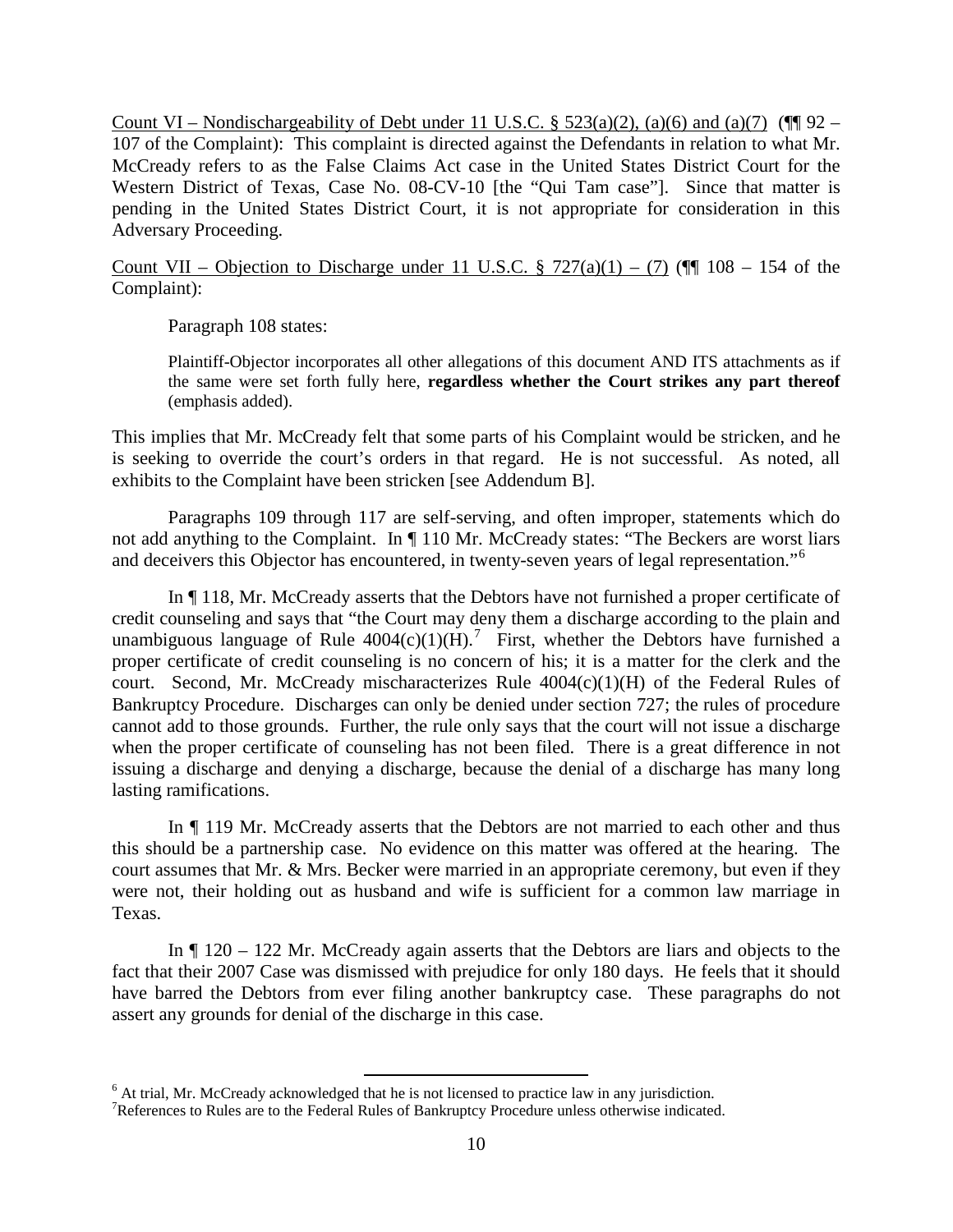In ¶ 123 Mr. McCready asserts that the Debtors did not disclose all of their "aliases" including their eBay trade names. If there were any such omissions in this case, they were not material.

In ¶ 124 Mr. McCready objects to and asserts that they have listed corporate debts in their personal Bankruptcy petition. Many careful lawyers have the owners of a small corporation list the debts of the corporation in the individual's Bankruptcy petition so that if the creditors feel the owner has any personal liability on the corporate debts, that matter can be resolved. Consequently, there is no harm in their listing corporate debts in their personal Bankruptcy case.

In ¶ 125 Mr. McCready objects that the Debtors scheduled as an asset their 100% ownership in Mapnad, Inc., because he asserts there is no such corporation. It is the function of the Chapter 7 Trustee to determine if that is an asset of this bankruptcy estate. Mr. McCready also asserts that the Debtors own various entities in Colorado which they have not disclosed. The testimony shows that Mr. Becker was listed as the incorporator of some corporations while he was living in Colorado, but he credibly testified that he never had any stock in those corporations or that they had no assets. The Debtors have been in Texas for a number of years. The court finds that any omission in that regard is immaterial.

In ¶ 126 Mr. McCready makes basically the same allegation he made in ¶ 125 about other corporations. The court finds that any omission in that regard is immaterial.

In ¶ 127 Mr. McCready asserts that eight years ago the Debtors prosecuted a bankruptcy proceeding in Colorado under Mrs. Becker's name and that "they've never told the trustee about that either." Mr. McCready does not give the case number, but Colorado bankruptcies have been disclosed in this proceeding. No evidence of injury was offered in connection with this matter.

In ¶¶ 128 and 129 Mr. McCready states that in their 2007 case one or more of their companies owned debt that totaled nearly \$32 M, and now they claim that debt is worthless. Mr. McCready asserts that the debt is worth at least one-tenth of one cent on the dollar or \$34,000. Mr. McCready offered no evidence of the value of that debt; just his speculation. The Beckers owned a collection agency and apparently purchased large amounts of delinquent debt. They are no longer in the collection agency business. No doubt they collected the accounts which were collectable. By this time it would seem that there would be statute of limitations problems with any remaining debt. Under those circumstances, the court cannot find that the accounts have any value.

In ¶ 130 Mr. McCready asserts that since their 2007 Case the Debtors have failed to keep records of their collection business. He mentions one specific instance, but no testimony was offered on that matter. Mr. Becker testified that they ceased the collection business in 2006.

In ¶ 131 Mr. McCready makes basically the same allegations with respect to Scat Corp. which he made in  $\P$  128 and 129 with respect to the Debtors. The result would be the same.

In ¶ 132 Mr. McCready states that in their 2002 Case the Debtors did not disclose that they sold property in California in February 2001. As noted above, that case was dismissed. The relevancy of that omission to the current case was not shown.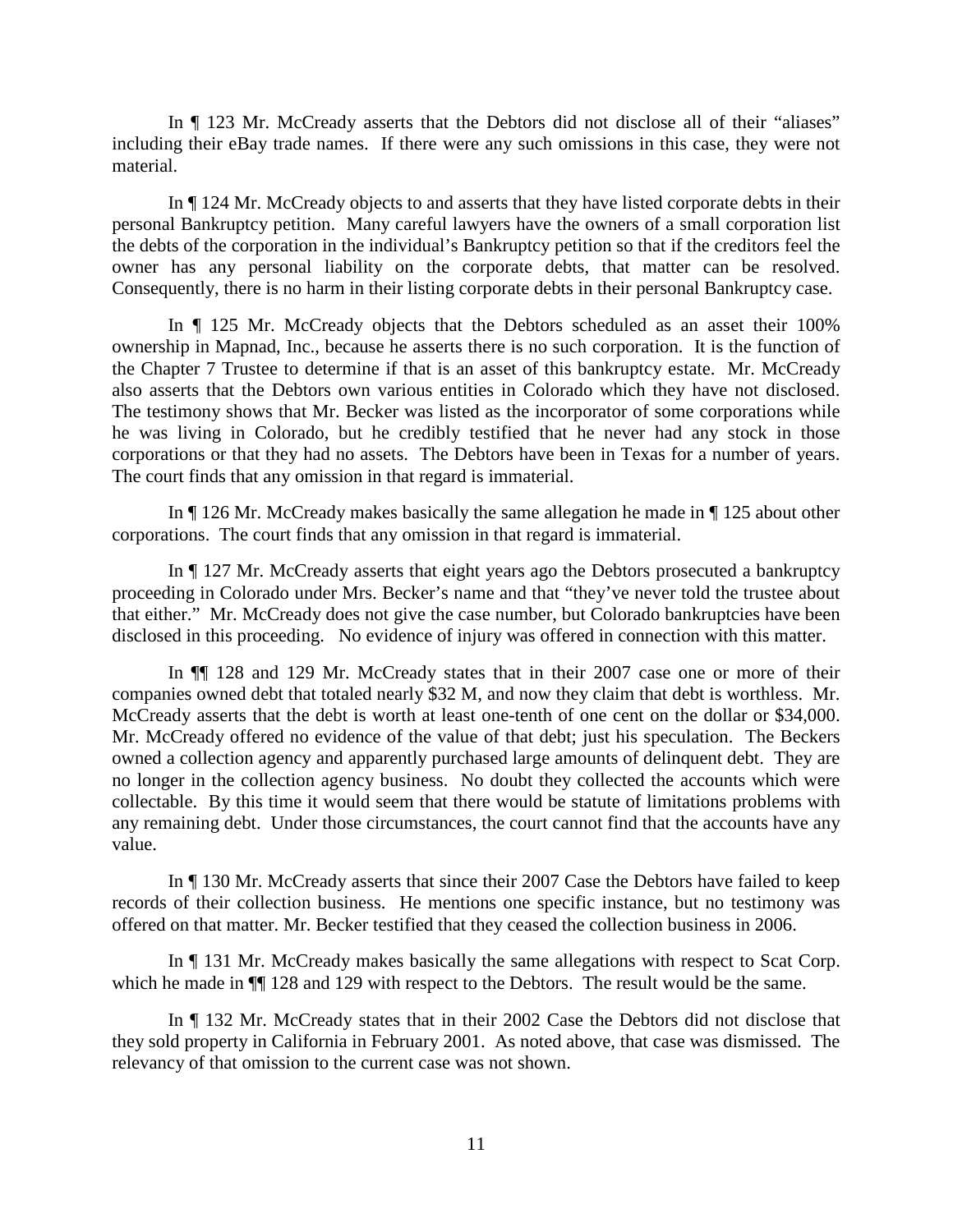In ¶ 133 Mr. McCready alleges that the Debtors sold a \$115,000 rental house in Midland in 2007 and that they did not list the sale of that property in the Statement of Affairs in their 2007 Bankruptcy Case. The relevancy of that omission to the current case was not explained.

In ¶ 134 Mr. McCready states: "They (sic) Beckers asked the Ch. 13 Trustee for permission to incur \$94,000 in debt in refinancing their home in the 2003 Case. He granted it. They violated that trust, by incurring \$104,000 in non-emergency consumer debt." No evidence was offered on this matter and it is not relevant to the current case.

In ¶ 135 Mr. McCready states that the Debtors valued their current home at \$130,000 but that the "Midland Appraiser" values it at \$154,000. He states that the home is subject to a lien for \$105,000. The Debtors' Schedule B filed in this case shows the value of the property at \$134,400 and notes that "Value is total assessed tax value." The lien is shown at \$105,575 [Case Docket No. 22]. The property is claimed as their exempt homestead. Any questions about value would be for the Chapter 7 Trustee to address; not Mr. McCready.

In ¶ 136 Mr. McCready says that Mr. Becker perjured himself when he said he had no education beyond high school. Mr. McCready draws that conclusion because Mr. Becker at one time listed a \$6,900 student loan debt. Mr. Becker testified that he completed high school but had no other degrees. He received a Microsoft certification in January 2007. He testified that he refunded to the lender most of the \$6,900 student loan funds.

In ¶¶ 137, 138, 140 Mr. McCready complains about the Debtors' 2005 GMC van. The Debtors scheduled that van, with attached wheelchair lift, at \$15,075.00 on Schedule B in this Bankruptcy case. They claimed \$1,220.00 of that value as exempt under section 522(d)(2). Mr. McCready asserts that they undervalued the van on several occasions. He also asserts that they committed a fraud because they traded in two vans on the purchase of the 2005 van, but they only received \$8,000 for their trade-ins, when the dealer turned around and sold the two traded in vans for \$15,000. There is no evidence of the resale of the vans, but assuming these allegations are true, there is no evidence that the Debtors profited from the resale of the vans or that they engaged in any collusion with the dealer.

In ¶ 139 Mr. McCready accuses the Debtors of concealing property in their 2003 and 2007 bankruptcy cases and of making in excess of \$100,000 in cash expenditures. This statement is not supported by the evidence and any relevancy of it to the current case is not explained.

In ¶ 141 Mr. McCready opines: "The Beckers are lying about the value of nearly everything, if not every single thing they've scheduled in their current schedules, as they did in their 2007 schedules." This statement is not supported by the evidence.

In ¶ 142 Mr. McCready notes that the Debtors' 2009 schedules are more detailed than their 2007 schedules and concludes that the Debtors either acquired lots of property between 2007 and 2009 or that they were lying on the 2007 schedules. The 2007 Case was dismissed (see above) and the Debtors cannot be faulted for trying to be more precise in their 2009 Case.

In ¶ 143 Mr. McCready notes that the Debtors scheduled that they have 780 CDs. He opines that the average retail price would be \$15.00 each and thus the collection cost over \$12,000. He therefore objects to the CDs being listed with other items at a total value of \$5,000.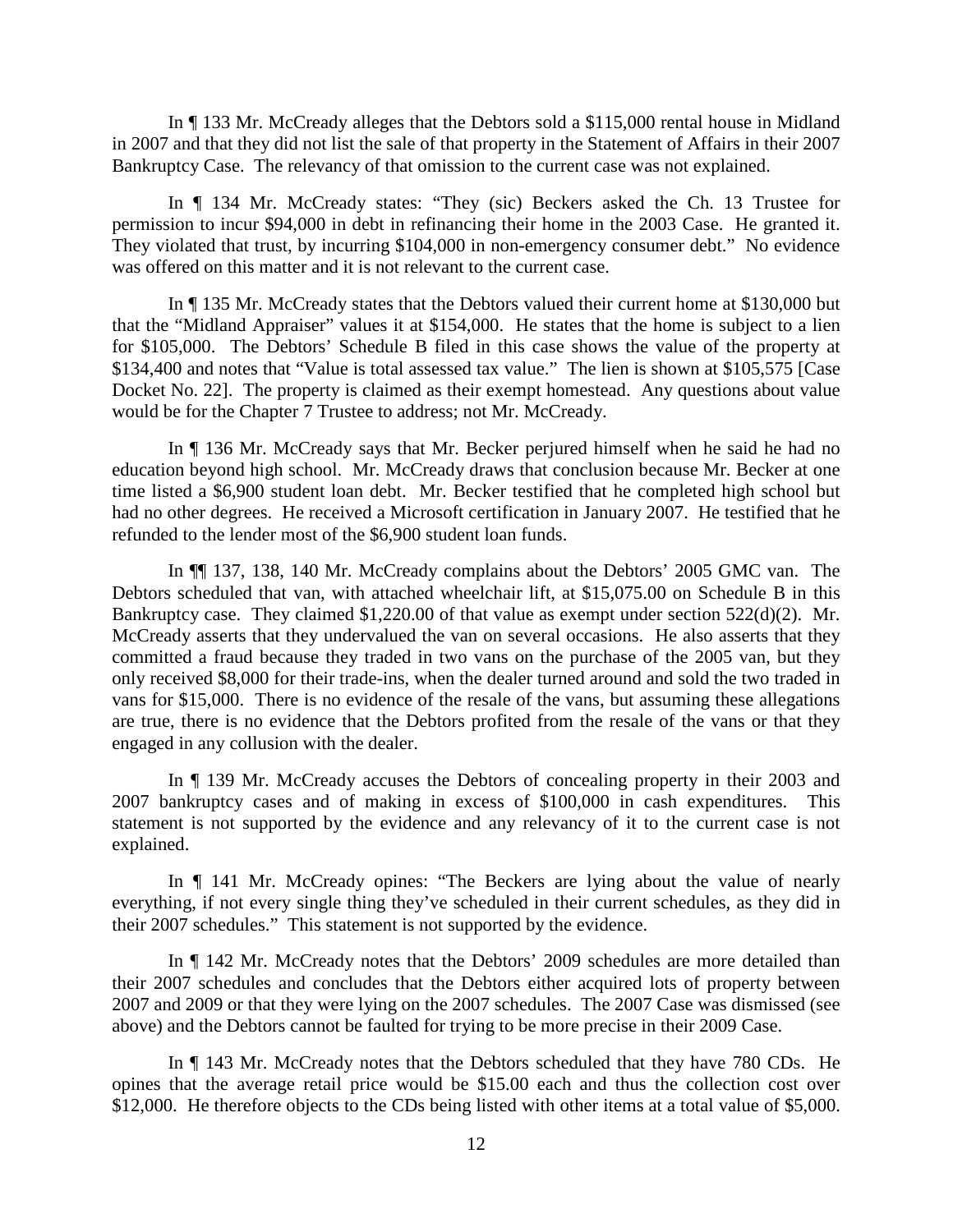He asserts: "This is fraud, not just undervaluing assets!" Mr. McCready did not present any evidence of the acquisition or his method of valuing the CDs. Mr. Becker said that many of them were purchased used. The test to be used in the schedules is the current market value, and it is common knowledge that the price of used items at garage sales is much less than the original cost. The court cannot find the listing of the CDs and other items at \$5,000 constitutes fraud.

In ¶ 144 Mr. McCready states: "Plaintiff-Objector has discovery outstanding in EACH of his cases which seeks to learn **what the Beckers have spent their money on in the last roughly seven years.** It would certainly behoove the Beckers to answer that discovery. Among the answers will be a listing of everything that they've purchased, the make, model, age, description, price new, value and basis for that valuation, etc." (emphasis added). The issue is the assets the Debtors had and the liabilities they owed on the date they filed their 2009 Case. Expecting them to go back and list every purchase for the last seven years is clearly not necessary and certainly overburdening. The court seriously doubts that Mr. McCready could give a list of all of his purchases for the last seven years.

In  $\P$  145 Mr. McCready objects to the fact that the Debtors listed their assets and their valuation of the assets on their schedules. He states that there is "no basis in honesty or in fact for that number." The Debtors provided the information required in the schedules; they are not required to get an appraisal of the items on their schedules unless requested to do so by the Chapter 7 Trustee.

In ¶ 146 Mr. McCready talks about subpoenas he has issued in another case "to several of the Becker financial institutions" and objects to purchases before the 2007 Case. Actions taken in another case are not pertinent to this case.

In ¶ 147 Mr. McCready objects to purchases by the Beckers before their 2003 and 2007 Bankruptcy cases. Those issues are not relevant to the 2009 Case. Mr. McCready concludes by stating: "And, take this from a professional seller on eBay, the Becker purchases were and are worth substantially more than they have ever valued them at."

In ¶¶ 144 and 148 Mr. McCready asserts that the Debtors were regularly selling \$700 to \$1,000 per day of items on eBay. At trial he asserted that they had over \$100,000 in inventory which they sold on eBay. He presented an exhibit which showed a listing of a number of items on eBay. Mr. Becker testified that they regularly bought things on eBay and at other places and sold the items on eBay. He testified that they did not maintain an inventory of items to sell. He stated that all eBay required was that they be able to get the item if one was ordered. He talked about plastic snakes which they offered on eBay for \$1.99 and could purchase at a much lower price at a local craft store, if and when they were ordered. Mr. Becker also testified that his and Mrs. Becker's accounts had been cancelled by eBay and PayPal, which is used to handle the financial transactions conducted on eBay. The reason given to them for the cancellation was that the records of their accounts had been subpoenaed. He stated that they could no longer make transactions on eBay.

In ¶ 149 Mr. McCready states:

Plaintiff hasn't been able to get any subpoenas honored for the Beckers; once this Court allows discovery and he's able to employ compulsory processes, he imagines he'll find substantial evidence of luxury expenditures in the two years before this filing. In the Beckers (sic) previous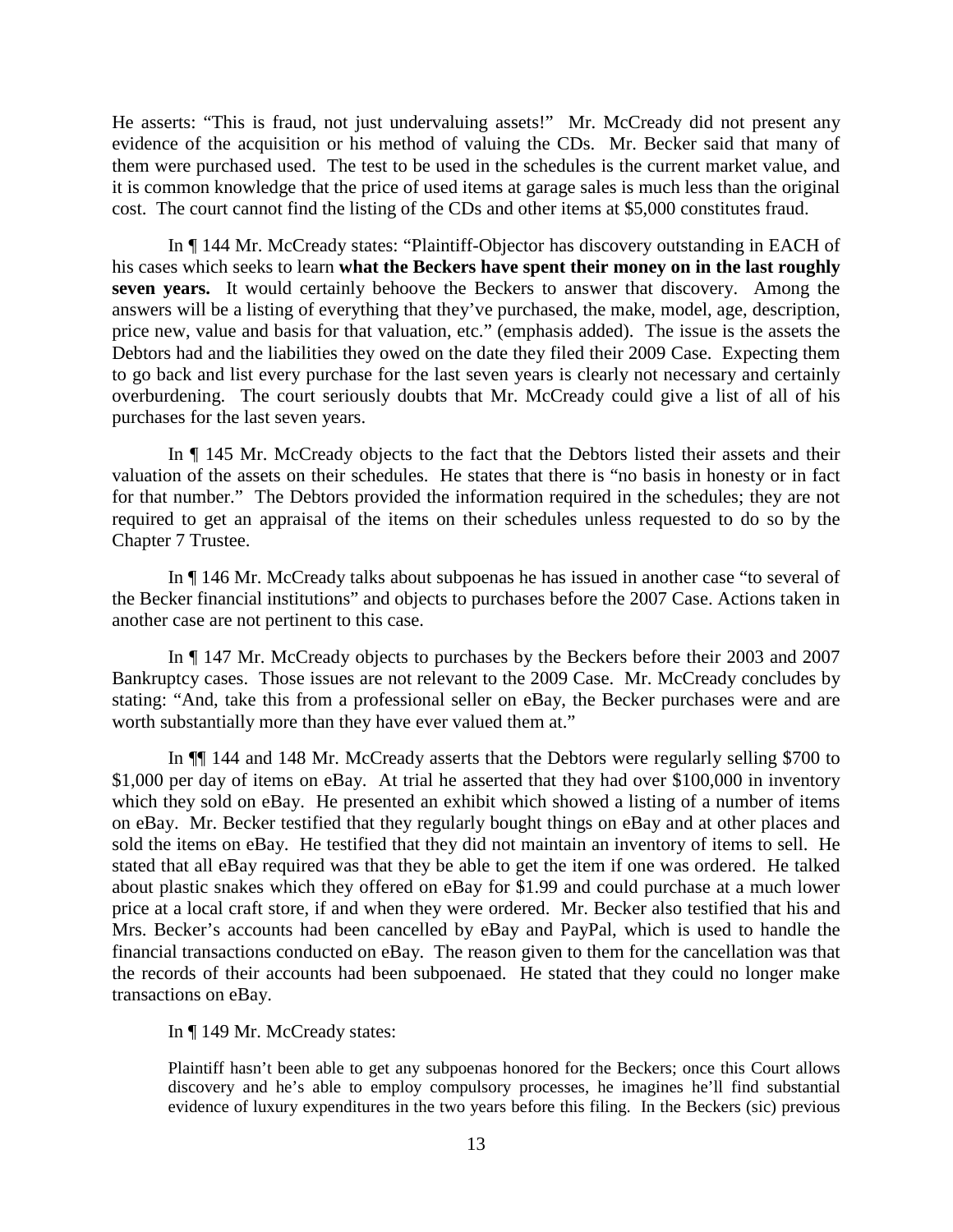bankruptcies, while they were claiming they had no money to pay back their just debts, they had enough money to take the family to Las Vegas, Lake Tahoe, it looks, Miama (sic) for a Carnival Cruise (they flew there) and Disney World in Orlando, Fla. They spent \$10,000's on such frivolous purchases, and have failed to account for them.

Mr. Becker testified that, when they were in the collection business, they went to meetings of organizations of persons engaged in that business for education and networking. He acknowledged that the meetings were in nice places.

Mr. McCready does not point to any section of the Bankruptcy Code which denies a discharge to a debtor because the debtor made unwise financial decisions or even engaged in lavish expenditures prior to filing unless he can show an intent to hinder, delay, or defraud the creditors. There was no such showing in this case. Further, the items about which he complains occurred prior to the 2007 Case and not just before the current case.

In ¶ 150 Mr. McCready starts out by saying: "Perhaps the thing that is **most galling** to this Plaintiff-Objector is that he did not have the opportunity to examine the Beckers in their 2007 341 meeting of creditors."<sup>[8](#page-13-0)</sup> (emphasis in original) The docket reflects that he actively participated in the 2007 Case. However, if he did not get an opportunity to examine the Beckers at the 341 meeting, he could have availed himself of other opportunities. In any event, this paragraph relates to the 2007 Case and has no bearing on the current case.

In ¶ 151, Mr. McCready continues his complaints about the 2007 Case from ¶ 150. In the latter part of paragraph of ¶ 151 he accuses Mrs. Becker of lying in the 341 meeting in the 2009 Case. No evidence on this complaint was offered at the hearing on this matter.

In ¶ 152 Mr. McCready states:

Lastly, inasmuch as the money they claim an exemption in from the SSDI benefits is "stolen" money, the Court should deny this putative exemption.

Then Mr. McCready gets into a discussion of the Qui Tam case that he filed against the Beckers. That matter is in the United States District Court and is not a proper subject for this Complaint objecting to the Debtors' discharge.

In ¶ 153 Mr. McCready again complains that Mr. Becker is drawing Social Security Disability payments. As noted, that is not a matter which should be considered in this bankruptcy case.

In his concluding paragraph, ¶ 154, Mr. McCready states:

All of the foregoing shows that the Beckers have made one or more false oaths or accounts, in presentation of one or more false claims, and sec  $727(a)(4)$  suggests these false oaths, accounts and claims permit the Court to deny them the discharge they seek for the eighth  $(8<sup>th</sup>)$  time!

Although Mr. McCready mentioned all sections of section  $727(a)$  in the opening portions of his objections to the discharge, this paragraph indicates that he is basically relying on section

<span id="page-13-0"></span><sup>&</sup>lt;sup>8</sup> Meetings of creditors are held pursuant to § 341 of the Bankruptcy Code and are thus commonly referred to as 341 meetings.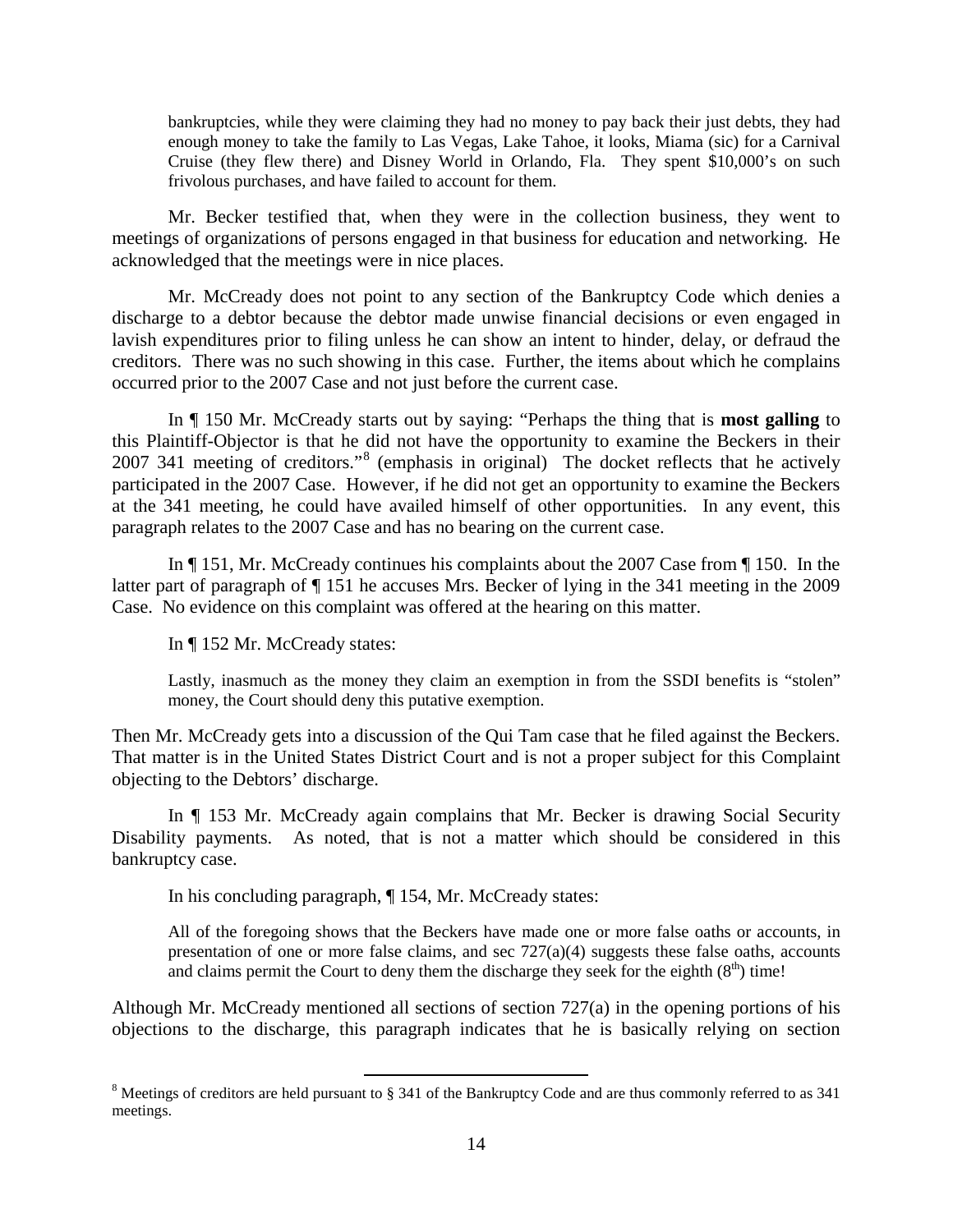$727(a)(4)$ . In the prayer which follows this paragraph, Mr. McCready asks the court to deny the Debtors discharge and to permanently enjoin them from filing bankruptcy again.

#### Statute:

Titled "Discharge," § 727(a) governs the requirements that must be met for a debtor's discharge to be denied. It provides:

(a) The court shall grant the debtor a discharge, unless—

(1) the debtor is not an individual;

(2) the debtor, with intent to hinder, delay, or defraud a creditor or an officer of the estate charged with custody of property under this title, has transferred, removed, destroyed, mutilated, or concealed, or has permitted to be transferred, removed, destroyed, mutilated, or concealed –

(A) property of the debtor, within one year before the date of the filing of the petition; or (B) property of the estate, after the date of the filing of the petition;

(3) the debtor has concealed, destroyed, mutilated, falsified, or failed to keep or preserve any recorded information, including books, documents, records, and papers, from which the debtor's financial condition or business transactions might be ascertained, unless such act or failure to act was justified under all of the circumstances of the case;

(4) the debtor knowingly and fraudulently, in or in connection with the case--

(A) made a false oath or account;

(B) presented or used a false claim;

(C) gave, offered, received, or attempted to obtain money, property, or advantage, or a promise of money, property, or advantage, for acting or forbearing to act; or

(D) withheld from an officer of the estate entitled to possession under this title, any recorded information, including books, documents, records, and papers, relating to the debtor's property or financial affairs;

(5) the debtor has failed to explain satisfactorily, before determination of denial of discharge under this paragraph, any loss of assets or deficiency of assets to meet the debtor's liabilities;

(6) the debtor has refused, in the case--

(A) to obey any lawful order of the court, other than an order to respond to a material question or to testify;

(B) on the ground of privilege against self-incrimination, to respond to a material question approved by the court or to testify, after the debtor has been granted immunity with respect to the matter concerning which such privilege was invoked; or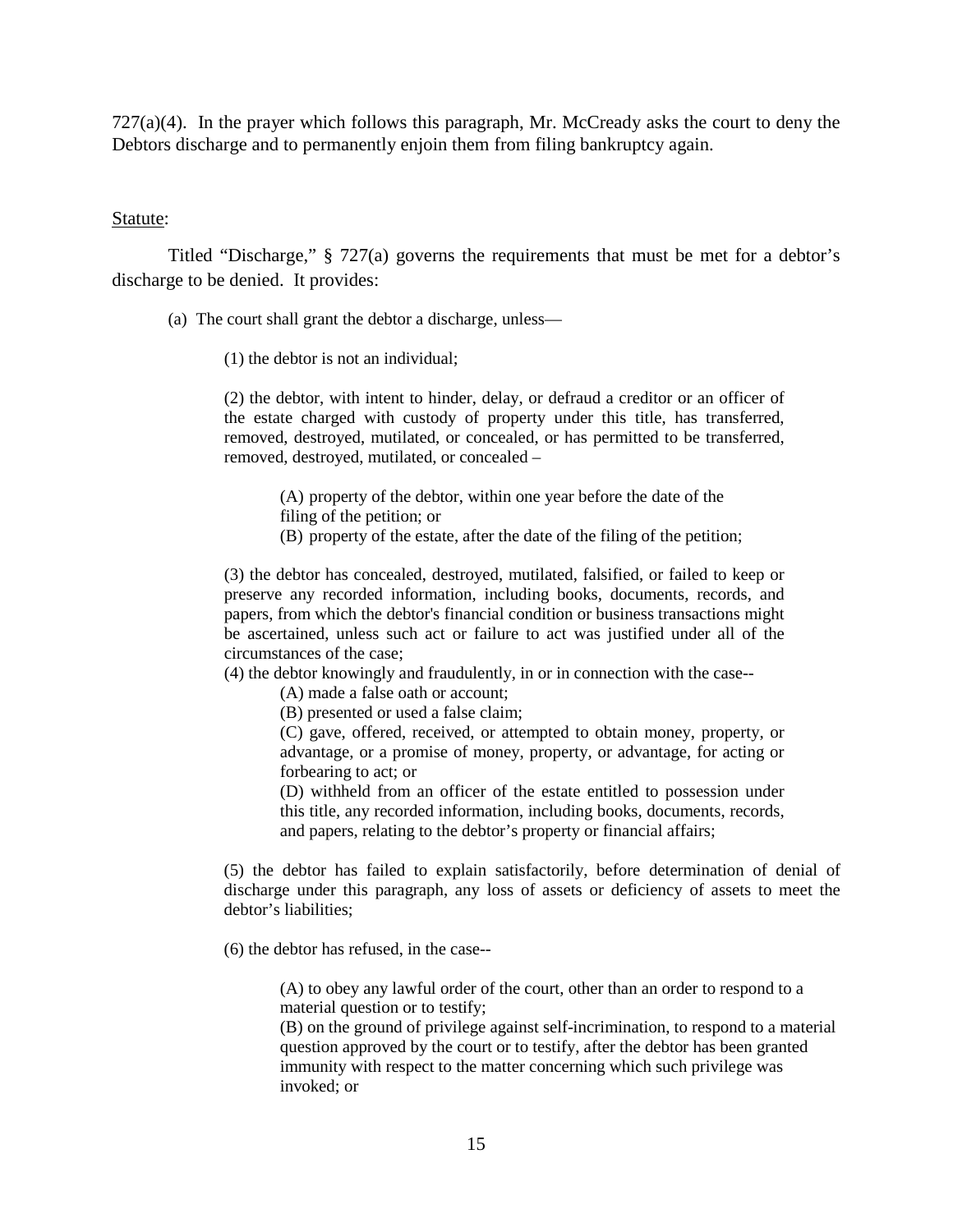(C) on a ground other than the properly invoked privilege against selfincrimination, to respond to a material question approved by the court or to testify;

(7) the debtor has committed any act specified in paragraph (2), (3), (4), (5), or (6) of this subsection, on or within one year before the date of the filing of the petition, or during the case, in connection with another case under this title or under the Bankruptcy Act, concerning an insider[.]

Under Rule 4005, "the plaintiff has the burden of proving the objection." This rule applies to both the burden of proof as well as the burden of going forward with evidence. *Martin Marietta Materials Southwest, Inc., et. al. v. Robert Lee, et. al. (In re Lee)*, 309 B.R. 468, 476 (Bankr. W.D. Tex. 2004). If evidence establishes any of the required grounds, the burden then shifts to the defendant to come forward with evidence explaining his or her conduct. *Id*. However, due to the policy of the Bankruptcy Code in providing a debtor with a 'fresh start' via the discharge, "the provisions of section 727(a) are to be liberally construed in favor of the debtors, and strictly construed against the party objecting to discharge." *Id*. "Courts should deny discharge only for very specific infractions." *Id*. (citations omitted).

Discussion of Objections to the Discharge: At the beginning of the portion of his Complaint concerning objections to the discharge, Mr. McCready listed  $\S 727(a)(1)-(7)$ . His discussion is not coordinated by subsection and he mentions only a few of them. However, to be complete, the court will discuss each of the subsections.

§ 727(a)(1) only allows individuals to receive a discharge. The Beckers are individuals, so they can receive a discharge.

§ 727(a)(2) denies the discharge to a debtor who, "with intent to hinder, delay or defraud a creditor or an officer of the estate charged with custody of property under this title, has transferred, removed, destroyed, mutilated or concealed" (or permitted that to be done) property of the debtor within one year before the filing of the bankruptcy or after the filing of the bankruptcy petition. Mr. McCready feels that these Debtors have done that, but he has not proven any such action with respect to the current case (the court will discuss prior cases below) and there is no evidence that the Debtors had any intent to hinder, delay or defraud a creditor or an officer of the estate.

§ 727(a)(3) denies a discharge to debtors who do not keep or preserve books, "unless such act or failure was justified under all of the circumstances of the case." The Debtors closed their collection business in 2006. They stored the records, but over time most of the records became damaged or destroyed. It is doubtful that records of their collection business prior to 2006 would have any bearing on their 2009 Case. There is no evidence that Mr. McCready made any attempt to view the records that the Debtors might still have. The access to their records of eBay and PayPal transactions are no longer available to them because those records have been subpoenaed; which Mr. McCready admitted doing in the 2007 Case and apparently did again in the 2009 Case. The court finds that the Debtors failure to have records is justified under all of the circumstances of this case.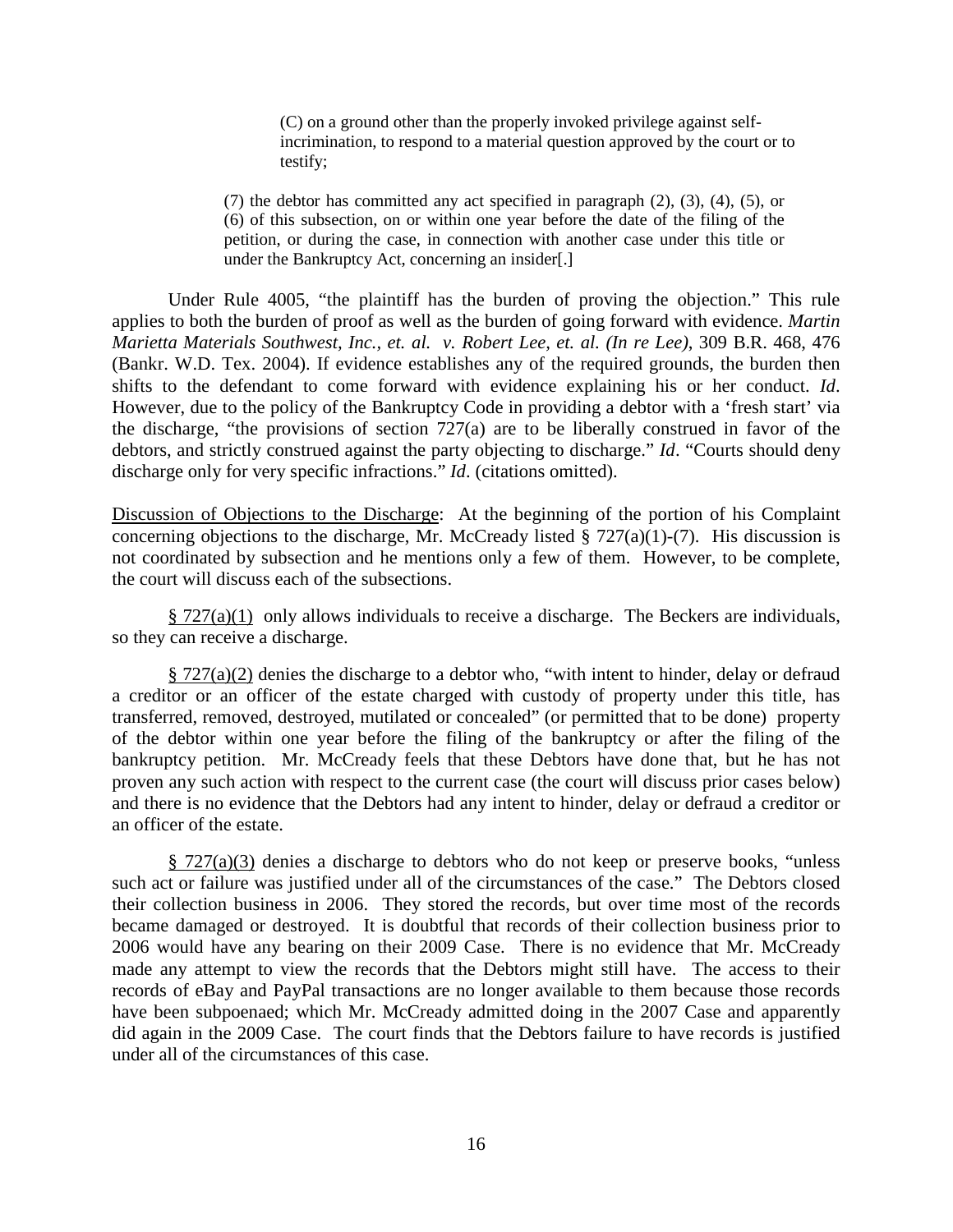§ 727(a)(4) denies a discharge to a debtor who "knowingly and fraudulently, in or in connection with a case" makes a false oath or account, files a false claim, attempts to obtain an advantage by acting or forbearing to act, or withholds items from an officer of the estate. In this case, there is no evidence of filing a false claim, attempting to obtain an advantage or withholding items from an officer of the estate. Mr. McCready admits that the Statement of Financial Affairs and Schedules in the 2009 Case are much more specific than they were in the 2007 Case. The only omission the court can recall him pointing to in the schedules in the 2009 Case is the omission of the account numbers for the creditors. Mr. McCready wanted those so he could subpoena the creditors. There is no evidence that the creditors or the Chapter 7 Trustee complained about that omission.<sup>[9](#page-16-0)</sup>

The elements a plaintiff must satisfy to prevail under this section include the following:

To establish a false oath, the creditor must show that '(1) [the debtor] made a statement under oath; (2) the statement was false; (3) [the debtor] knew the statement was false; (4) [the debtor] made the statement with fraudulent intent; and (5) the statement related materially to the bankruptcy case.' *In re Pratt*, 411 F.3d at 566 (citing *Beaubouef*, 966 F.2d at 177).

The objecting party must show by a preponderance of the evidence that the debtor made a false oath or account with either the intent to defraud or with reckless indifference to the truth. *In re Sholdra*, 249 F.3d 380, 382 (5th Cir. 2001); *Grogan v. Garner*, 498 U.S. 279, 287, 111 S. Ct. 654, 112 L. Ed. 2d 755 (1991).

*Comerica Bank v. Rajabili (In Re Rajabali),* 365 B.R. 702, 714 (Bankr. S.D. Tex 2007).

Mr. McCready has not met that burden and thus has not established that the Debtors' discharge should be denied under section 727(a)(4).

§ 727(a)(5) denies the discharge to a debtor who has failed to explain satisfactorily the loss of assets or deficiency of assets to meet his liabilities. Mr. McCready argues that the Debtors had a large inventory of items for sale on eBay. He offers nothing but his speculation on this matter and Mr. Becker's testimony shows that the Debtors did not maintain such an inventory. The court has already addressed his complaints about the collection accounts which they listed in their 2007 Case. Consequently, Mr. McCready has not carried his burden to prove that the Debtors' discharge should be denied under this section.

§ 727(a)(6) denies the discharge where the debtor improperly refuses to testify in the case. The Debtors have testified in this case so there is no basis for denying their discharge under this section.

§ 727(a)(7) denies the discharge of a debtor who "has committed any act specified in paragraph (2), (3) (4) (5) or (6) on or within one year before the date of the filing of the petition

<span id="page-16-0"></span> <sup>9</sup> Additionally, as recognized by Judge Gargotta in *Partners in Family Medicine v. Nolen*, "there are no such things as perfect schedules." Case No. 07-01008, at p. 6 (Bankr. W.D. Tex. Dec. 18, 2007) (citing *The Cadle Company v. Guenther (In re Guenther)*, 333 B.R. 759, 768 (Bankr. N.D. Tex. 2005) for the proposition that "[i]t may be close to impossible to produce Schedules and SOFAs that contain no mistaken information, and bankruptcy papers with mistakes are not, alone, enough to bar a debtor's discharge").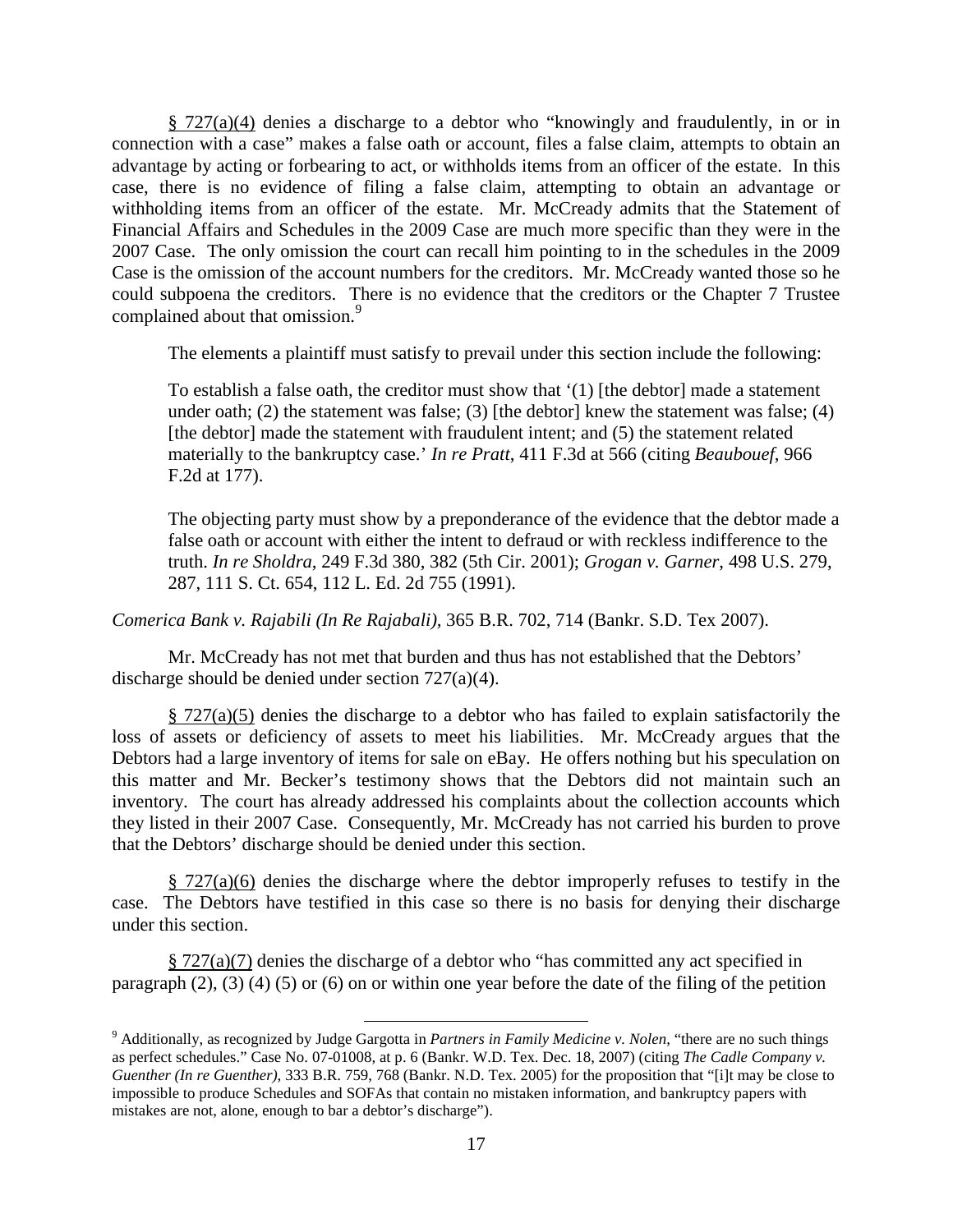or during the case, in connection with another case under this title or under the Bankruptcy Act, concerning an insider."

Case law seems to agree that the Defendants needed to have performed one of the acts prohibited in section  $727(a)(2)-(6)$  within one year prior to the filing of the present bankruptcy case. *Oyedele v. U.S. Trustee (In re Oyedele)*, 1998 U.S. App. LEXIS 648, at \*4 (9th Cir. Jan. 15, 1998) ("The action that must occur within one year preceding the filing of the current petition is not the filing of the previous bankruptcy petition, but 'any acts specified' in the relevant subsections of the statute."); *Giant Eagle, Inc. v. Monus (In re Monus)*, 294 B.R. 707, 716 (Bankr. N.D. Ohio 2003) *aff'd* 294 B.R. 707 (6th Cir. 2006) (after finding that the debtor had declared bankruptcy on September 25, 1992, stating that the court must determine whether the debtor committed any acts specified in  $\S 727(a)(7)$  "from September 25, 1991 to September 25, 1992."); *Whiteside F.S., Inc. v. Siefkin*, 46 B.R. 479, 481 n. 1 (N.D. Ill. 1985) (noting that House and Senate Judiciary Reports regarding the Bankruptcy Reform Act of 1982 both provide, in connection with section 727(a)(7): "The seventh ground of discharge  $[\frac{8}{3} 727(a)(2) - (6)]$  during the year *before the debtor's case in connection with another bankruptcy case concerning an insider*.'") (*citing* H. Rep. No. 95-595 to accompany H.R. 8200, 85th Cong., 1st Sess. (1977) p. 385; S. Rept. No. 95-989 to accompany S. 2266, 95th Cong. 2nd Sess. (1978) p. 99, U.S. Code Cong. & Admin. News 1978, pp. 5787, 5885, 6341.")

The foregoing citations indicate that the reference to a prior bankruptcy case only relates to a prior bankruptcy case of an insider. Mr. McCready asserts that there is a doctrine of continuing concealment which holds that if an asset is concealed in one bankruptcy by a debtor, it is, under this section, considered concealed in the Debtors' subsequent bankruptcy. Mr. McCready asserts that these Debtors concealed assets in their prior bankruptcies and thus they should be denied a discharge in the current case. However, in spite of his allegations, he did not establish by a preponderance of the evidence that they knowingly concealed any assets in their prior bankruptcies. Thus he has not proven that these Debtors' discharge should be denied under this section.

#### Other matters:

- (1) Mr. McCready asserts in his Complaint that the Debtors have done such egregious acts that they should be denied all exemptions. In spite of his inflammatory rhetoric, he has failed to establish that they have done any acts worthy of having their exemptions denied. Thus, his request in this regard is denied.
- (2) Mr. McCready asks this court to permanently enjoin the Debtors from filing any further bankruptcy proceedings. He thinks that they have visited the Bankruptcy Court most too often. It is true that they have filed a number of bankruptcy cases, but most of those have been efforts to repay their bills under Chapter 13 of the Bankruptcy Code. Congress placed in the Bankruptcy Code various safeguards to prevent abuse of the bankruptcy system. Those safeguards are enforced by the United States Trustee and the case trustees. The court does not feel that the Debtors have abused the system, and in view of the Congressional safeguards, Mr. McCready's suggestion is not appropriate and will not be granted.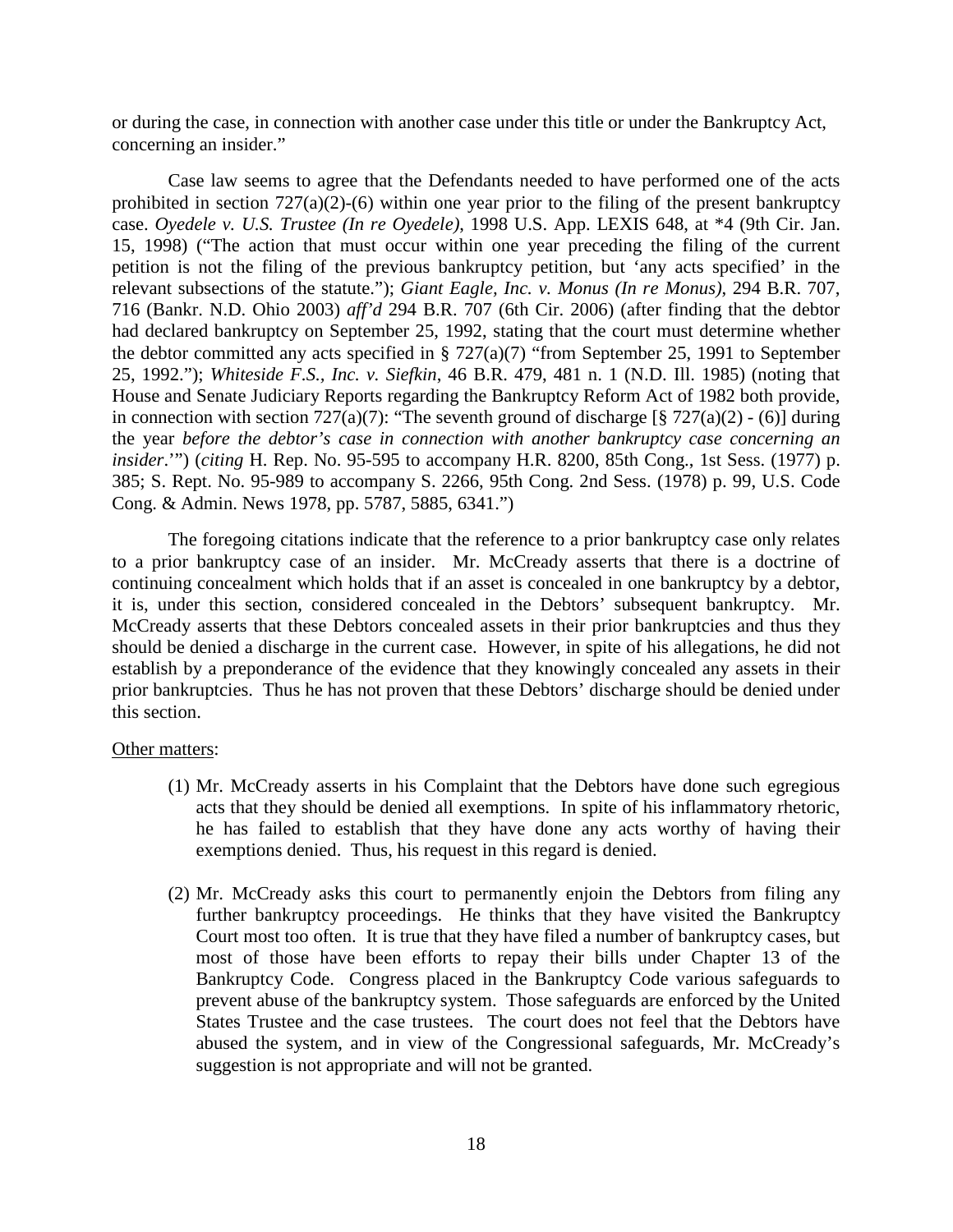Perhaps Mr. McCready's reason for pursuing this adversary proceeding is best expressed in his closing argument where he stated:

I consider this part of my social compact. I owe the people of the State of Texas and the country the obligation to put this on the record that these people are deceivers, tricksters, frauds, and serial bankruptcy abusers (closing argument p. 14).

For the reasons stated in this memorandum, Mr. McCready's Complaint will, in all things, be denied. Judgment accordingly.

#######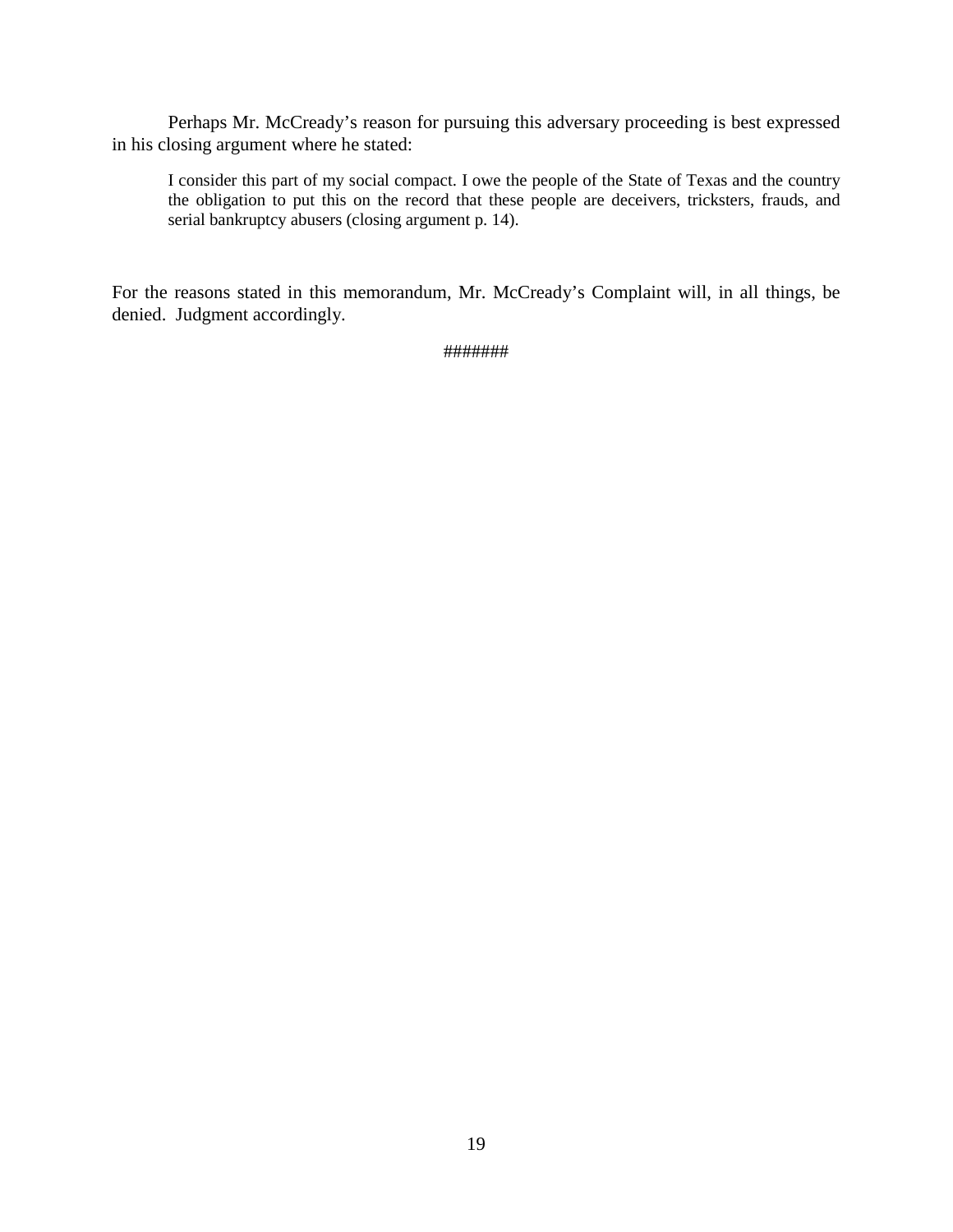# **ATTACHMENT A**

### Procedural History of Bankruptcy Case 09-70173 as it relates to Kenneth A. McCready

On July 20, 2009 a voluntary petition for a liquidation under Chapter 7 of the Bankruptcy Code was filed by Danny Lyle Becker, Jr. and Pamela Kay Bussell Becker.

On August 17, 2009, Mr. McCready filed a Notice of Appearance and Request for Service of Notice [Case Docket No. 21].

A meeting of creditors pursuant to  $\S 341(a)$  of the Bankruptcy Code<sup>[10](#page-19-0)</sup> was held on August 18, 2009. The meeting was conducted by the Chapter 7 Trustee, J. Marshall Miller. Mr. McCready attended that meeting by telephone (see Case Docket No. 113),

Claims: On December 23, 2009 Case Docket No. 48 states: "Trustee's Request for Notice of Assets – Proofs of Claim Due 3/24/2010;" however the document at that number is the Clerk's notice to file claims by 3/24/2010. That notice was mailed to the creditors on December 30, 2009 [Case Docket No. 53]. Apparently the request to file claims was in error because on January 5, 2010 the trustee filed his report stating that there would be no distribution to unsecured creditors in this Bankruptcy case [This is reflected on the Docket between items 58 and 59]. In response to the notice to file claims, 17 have been filed, including 4 by Mr. McCready. All of Mr. McCready's claims were filed on March 24, 2010. They are:

- Claim No. 13 is for \$52,247.14 out of a judgment of the U.S. District Court for the Central District of Illinois in Case No. 05-2141. It is alleged to be secured by a citation to discover assets on property valued at \$1M; there is no description of the property. A judgment for \$44,500.00 plus \$250 in costs is attached to the claim. [This claim was declared unsecured – see below]
- Claim No. 14 is an unsecured claim for \$1M based on a False Claims Act Suit in the Western District of Texas No. 08-CV-10 [the Qui Tam suit]. No judgment or other proof is attached to the claim. [This claim was disallowed – see below]
- Claim No. 15 is an unsecured claim for \$156,000 based on allegations in Adversary Proceeding 09-7021 [the captioned adversary proceeding]. No documents are attached to the claim. [This claim was disallowed – see below]
- Claim No. 16 is an unsecured claim for \$38,877 based on False Claims Act Suit in the Western District of Texas No. 08-CV-10 [the Qui Tam suit]. No documents are attached to the claim. [This claim was disallowed – see below]

On May 3, 2010 the Debtors objected to Mr. McCready's claims 14, 15, and 16. [Case Docket Nos. 81 – 83]. Claim No. 14 was disallowed by order dated June 1, 2010 [Case Docket No. 84]. Claim No. 15 was disallowed by order dated June 1, 2010 [Case Docket No. 85].

<span id="page-19-0"></span><sup>&</sup>lt;sup>10</sup> The Bankruptcy Code is 11 USC §101 *et. seq.* References to section numbers are to the Bankruptcy Code unless otherwise specified.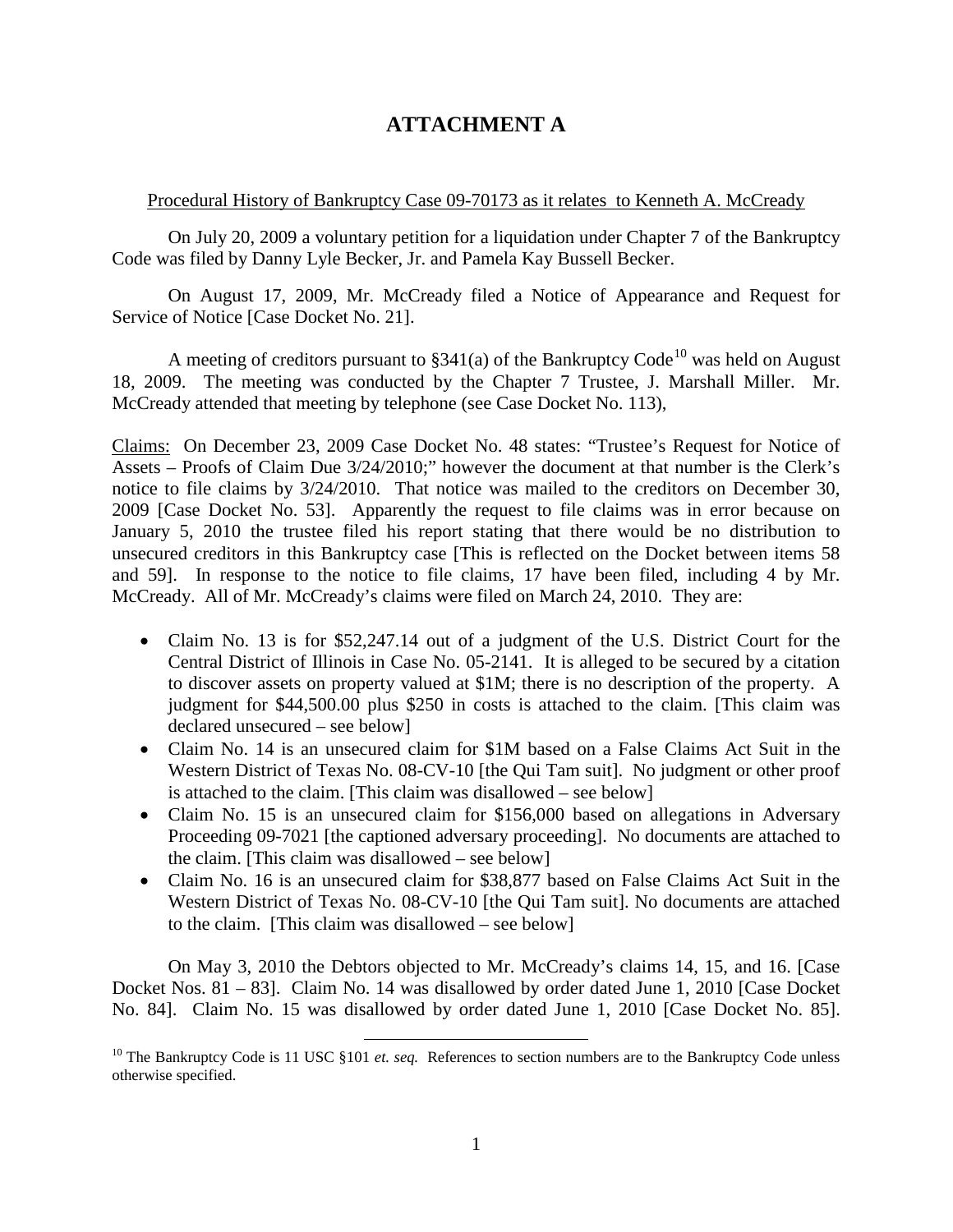Claim No. 16 was disallowed by order dated June 1, 2010 [Case Docket No. 86]. On June 21, 2010, Mr. McCready filed "Kenneth McCready's Federal Rule 60 and FRBP 3008 Motion to Vacate Orders of June 1, 2010, Motion to Reconsider Claims and, in the alternative, Motion for Leave to Amend 'Informal' Claims" [Case Docket No. 90]. On August 12, 2010, in a very thorough order, the court denied that motion [Case Docket No. 91].

On September 7, 2010 the Debtors filed an objection to claim No. 13 [Case Docket No. 93]. Mr. McCready filed a response on September 28, 2010 [Case Docket No. 94]. The court held a hearing on the objection on November 9, 2010 and decided that the objection to claim would be combined with Adversary Proceeding 09-4021 [This adversary proceeding]. An order carrying out the oral ruling was entered on November 17, 2010 [Case Docket No. 97]. This claim was found to be unsecured by order dated March 10, 2011 [Adversary Docket No. 200]. See, also, "Mr. McCready's assertion that his claim is secured" in Attachment B.

Mr. McCready's Claim that He Holds a Lien: On September 22, 2009 Mr. McCready filed a Motion for Orders Confirming Termination of Automatic Stay under 362(c) [Case Docket No. 27]. The first paragraph of that four page motion states:

The filing of any bankruptcy petition requires the Debtor to honestly disclose his properties and debts. The Beckers have been in or preparing for bankruptcy for the last twenty years. They are not "honest but unfortunate" debtors needing relief of this proceeding. They are frauds, deceivers and tricksters. They perjure themselves without conscience. Everything they do and everything they have done is calculated to deceive or defraud. Movant prays the Court won't let them get away with it this time around.

The motion asserts that the Debtors have failed to list him as a secured creditor in their Bankruptcy schedules; that they are fraudulently receiving Social Security benefits; and alleges numerous other claims that are made in this adversary proceeding. The motion also alleges that the Debtors and their attorney have committed fraud by omitting assets. On November 24, 2009, the court held a hearing on the motion and took the matter under advisement. On December 30, 2009 the court issued its order denying the motion [Case Docket No. 52] in which it pointed out that a judgment creditor generally does not have a claim against exempt property in Texas, but the court made "no findings as to the validity or priority of McCready's judgment lien." On January 7, 2010, Mr. McCready filed a Rule 59 Motion to Alter or Amend Order of December 30, 2009 [Case Docket No. 60]. On January 13, 2010, the court denied the motion to alter or amend [Case Docket No. 62].

On March 11, 2011 Mr. McCready filed another motion to reconsider the December 30, 2009 order which is Case Docket No. 52 [Docket No. 104]. In his four page motion, Mr. McCready, in addition to making a number of disparaging and inappropriate remarks about the Debtors and their attorney, asks the court to reconsider its order of December 30, 2009, again asserting that he has a lien on all of the Debtors' personal property. His motion does not make any mention of the court's November 17, 2011 order at Case Docket No. 97, which said that the question of a lien would be determined in this Adversary Proceeding. On April 21, 2011 The Debtors filed a response to that motion pointing out that the matter has already been ruled upon by the court [Case Docket No. 123]. On April 21, 2011 the court denied the motion to reconsider [Case Docket No. 126].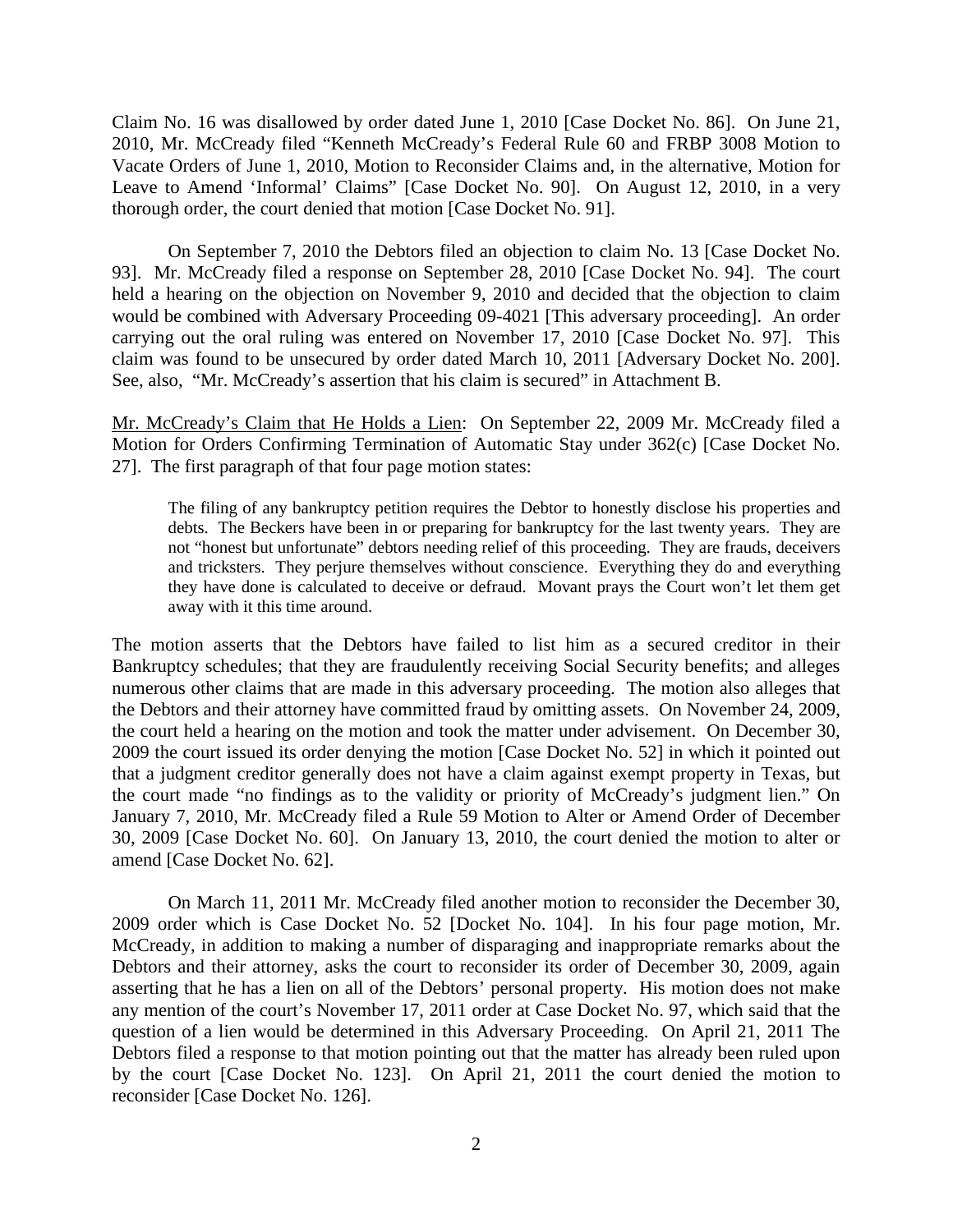On March 11, 2011 the Debtors filed a Motion for Adjudication on Objection stating that on March 10, 2011 they received a default judgment in the adversary proceeding that determined that Mr. McCreday did not have a lien. On March 11, 2011 the court ordered that the claim of Mr. McCready that he holds a lien would be determined at the trial in this adversary proceeding as previously ordered in Case Docket No. 97 [Case Docket No. 107]. In issuing that order the court apparently overlooked the fact that Mr. McCready's claim had already been determined to be unsecured in the Adversary Proceeding.

Objections to the Discharge and Dischargeability: The Bar Date for filing objections to the discharge and dischargeability was October 19, 2009, but on October 16, 2009 Mr. McCreday sought an extension of time to file such objections [Case Docket No. 32]. The motion also asked to examine the Debtors under Federal Rule of Bankruptcy Procedure 2004.<sup>[11](#page-21-0)</sup> The motion was granted on November 9, 2009 [Case Docket No 38] by an order submitted by Mr. McCready. The order stated:

The Movant is granted thirty (30) days following the conclusion of the 2004 Examinations and complete disclosure by the Debtors in which to file any Objections to Debtors' Exemptions, and any Complaint under 11 U.S.C. 523, 707, and 727.

On December 21, 2009 Mr. McCready filed a motion to clarify that order [Case Docket No. 46] in which he acknowledges that he forgot to put in a deadline for the filing of discovery responses, asserts that the Debtors have not been cooperative in discovery, and requests a scheduling order. On January 5, 2010, the Debtors' attorney filed a response to the motion [Case Docket No. 58] which agreed that the order set no discovery deadline and denied that the alleged requests for information had been received by Debtors' counsel. On February 23, 2010, the court held a hearing on the motion for clarification. As a result of that hearing, on March 10, 2010, the Court signed an Order Granting Motion for Clarification of Prior Order [Case Docket No. 73] in which it stated: "IT IS ORDERED that the Defendants answer all discovery requests as required by the Federal Rules of Civil Procedure as incorporated in the Federal Rules of Bankruptcy Procedure. This order is limited to discovery pending in this case and adversary proceeding number 09-7021."

Motions for Contempt: On December 21, 2009, Mr. McCready filed a Motion for Order to Show Cause Why Attorney Jeanne Morales Should not be Held in Contempt or Otherwise Punished [Case Docket No. 47]. Ms. Morales is the attorney for the Debtors. The four page motion makes numerous lengthy allegations that Ms. Morales has lied and concealed information from the court. Among those is her representation that Mr. McCready's claims against the Debtors are unsecured, when he feels that his claims are secured. On January 26, 2010, the court held a hearing on that motion and denied the motion for the reasons stated on the record. On January 29, 2010 the court issued its order denying that motion [Case Docket No. 66].

On February 25, 2011, the Debtors filed a motion to hold Mr. McCready in contempt of court [Case Docket No. 100]. The motion alleges that Mr. McCready violated the automatic stay of §362(a) by filing, after the commencement of this Bankruptcy case, various motions in the

<span id="page-21-0"></span><sup>&</sup>lt;sup>11</sup>References to Rules will be to the Federal Rule of Bankruptcy Procedure, unless otherwise noted.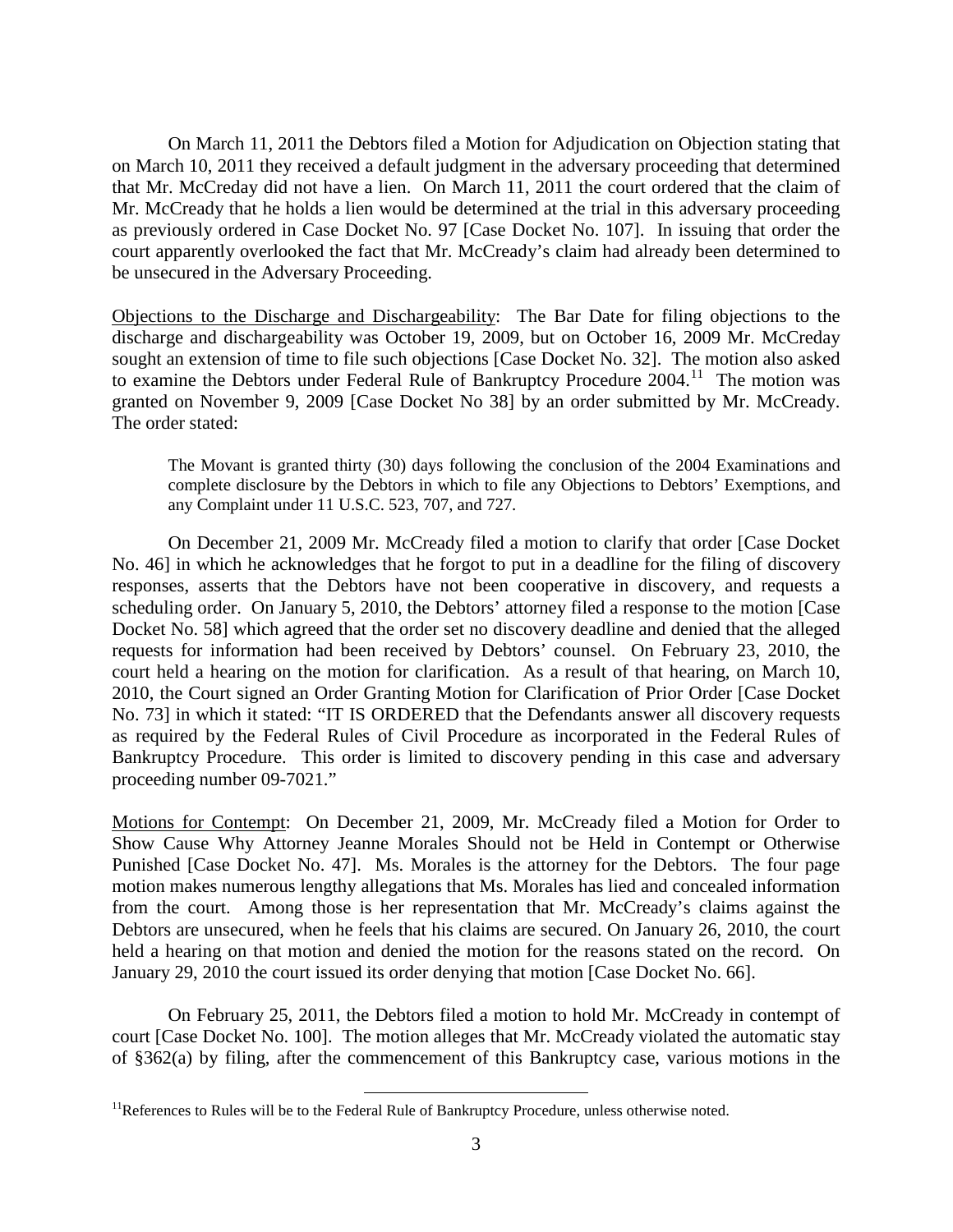Qui Tam case which he filed in January 2008 in the United States District Court for the Western District of Texas styled *United States of America v. Becker et al* Case No. MO-08-CV-010. On March 10, 2011 Mr. McCready filed a 13 page answer, a large portion of which was devoted to inappropriate criticism of the Debtors and their counsel. He requests a jury trial and a court appointed counsel to assist him [Case Docket No. 105]. On May 16, 2011, Mr. McCready filed a motion to dismiss the contempt action [Docket No. 131]. The Debtors filed an Amended Motion for Contempt on October 14, 2011 [Docket No. 200]. That matter has not yet been ruled upon.

Request to Withdraw the Reference: On February 23, 2010, the Debtors asked the United States District Court to withdraw the reference of two adversary proceedings, including the captioned one [Case Docket No. 69]. On March 11, 2010, Mr. McCreary opposed the withdrawal of the reference [Case Docket No. 75]. The District Court denied the withdrawal of the reference on April 21, 2010 [Case Docket No. 80].

Superintending and Supervisory Control: On March 28, 2011, Mr. McCready filed a motion in which he

asks the Court to exercise superintending or supervisory control over the U.S. Trustee or, otherwise, to stay the bankruptcy case and trial of the adversary proceeding (#09-7021) until such time as Movant may file and prosecute a suitable mandamus or FOIA action:

Mr. McCready's complaint is that the United States Trustee has given him a copy of the recording of the §341(a) meeting but he wants a written transcript. He asks the court to use its §105 powers to take over the case from the United States Trustee. In paragraph 14 he states: "Movant has litigated FOIA issues a great deal."

On April 1, 2010 the Debtors filed a response in which they asked that the trial date (of the adversary proceeding) not be continued [Case Docket No. 112]. On April 4, 2011, the United States Trustee filed a thorough response [Case Docket No. 113] in which it points out that Rule 2003(c) provides: "Upon request of any entity, the United States trustee shall certify and provide a copy **or** a transcript of such recording at the entity's expense" (emphasis added). The response recites that Mr. McCready appeared at the September 15, 2009 meeting of creditors via telephone and questioned the Debtors [Response ¶ 2]. The United States Trustee has furnished Mr. McCready, at his request, certified copies of the recordings in this Bankruptcy case as well as certified copies of the recordings of the meetings of creditors in Case No. 02-70018, Case No. 03-70437, and Case No. 07-70210 [Response ¶ 8]. On April 21, 2011, the court denied Mr. McCready's motion [Case Docket No. 125].

Rule 2004 Examinations and Exemptions: On March 8, 2011, the Debtors filed a motion to keep Mr. McCready from conducting an examination of them under Rule 2004 [Case Docket No. 103]. The motion stated:

On November 9, 2009 Creditor Kenneth A. McCready obtained an Order from this Court allowing Creditor to conduct 2004 examinations of the Debtors. The Order also allowed 30 days from the conclusion of the 2004 examinations for the Creditor to file any Objections to Debtors' exemptions, and to file any further adversarial Complaints.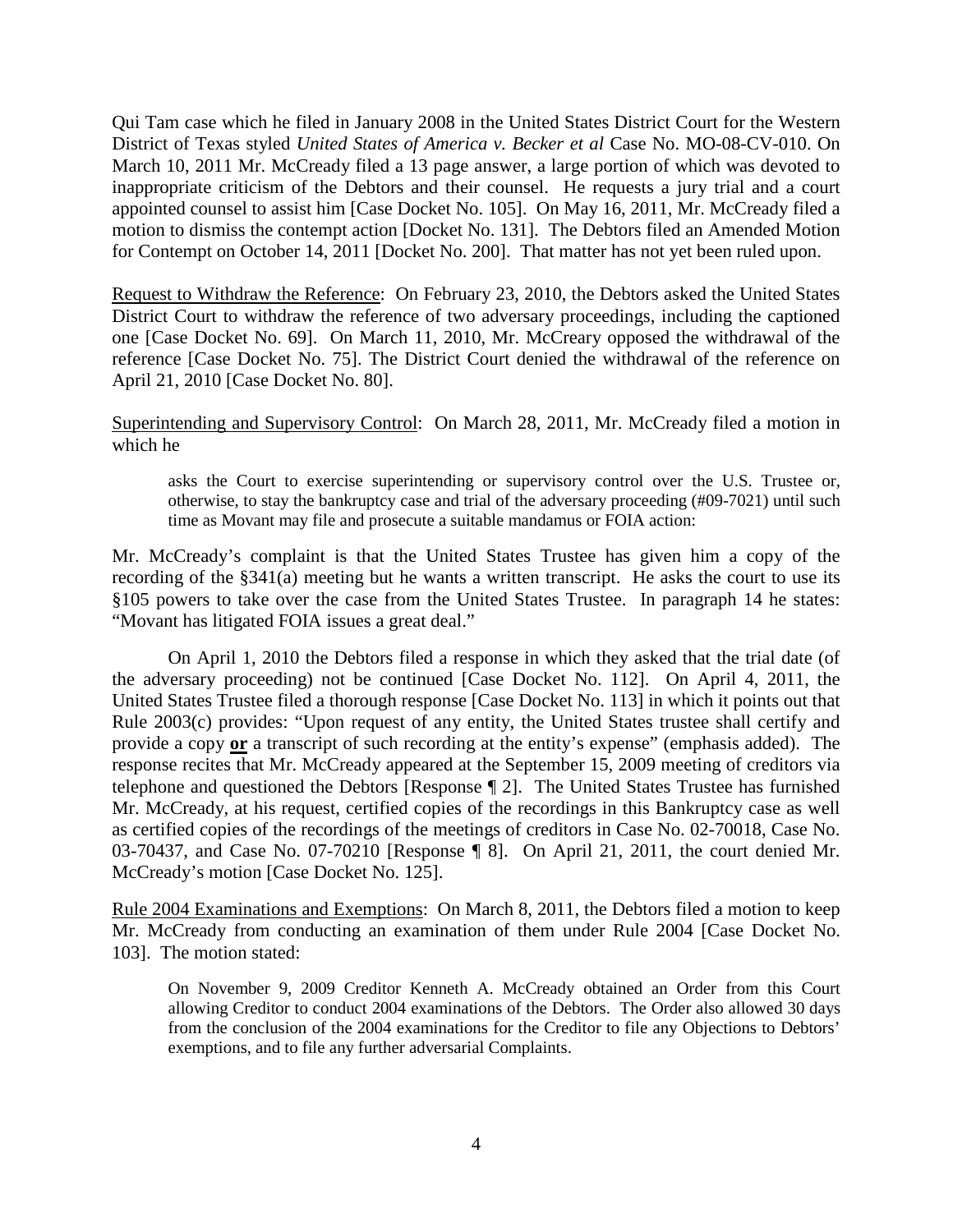To date, the Creditor Kenneth A. McCready had not scheduled nor conducted any 2004 examinations, despite 4 correspondences from Debtors' counsel, proffering 21 possible dates for such exam.

An adversary proceeding between the parties is set for trial on April 7, 2011. On that date the Debtors' bankruptcy case should end in discharge, partial discharge, denial of discharge or dismissal.

As of this date, March 8, 2011, there are thirty days left before the adversary trial and the end of the Debtors' case. Since a 2004 examination is to seek information to determine if there are Objections or Complaints that could be brought in the bankruptcy, a 2004 examination at this time (484 days since the Order granting leave to conduct 2004 examinations) is useless for its stated purpose.

On March 28, 2011, Mr. McCready filed a 13 page response to that motion [Case Docket No. 106] in which he vigorously opposed the motion and attacked the Debtors and their counsel.

By order entered April 14, 2011, the court stated:

It is hereby **ORDERED** that the Creditor Kenneth A. McCready is now denied leave to conduct 2004 examinations of the Debtors; additionally, Creditor Kenneth A. McCready is denied further time to file objections to the Debtors' exemptions.

Motion to Dismiss Case: On May 16, 2011, Mr. McCreary filed a motion to dismiss this bankruptcy case [Case Docket No. 129]. The motion and attachments total 194 pages. Although stated in vitriolic language, the grounds appear to be the same as the grounds for denial of the discharge as stated in Adversary Proceeding No. 09-7021. On May 23, 2011, the Debtors filed a response [Case Docket No. 152]. In addition to other responses, the Debtors note that the motion to dismiss was filed 665 days after the Bankruptcy petition was filed. On May 23, 2011, the Debtors filed a motion to strike the motion to dismiss because it was not properly served [Case Docket No. 154]. On June 6, 2011, Mr. McCready filed a response to the motion to strike, asserting he properly served the motion [Docket No. 162]. By order signed June 13, 2011, the court denied the Debtors' motion to strike Mr. McCready's motion to dismiss [Case Docket No. 166]. On June 6, 2011, Mr. McCready filed a motion to strike the Debtors' response to his motion to dismiss [Case Docket No. 164]. That motion was denied by order on June 13, 2011 [Case Docket No. 168].

On June 27, 2011, Mr. McCready filed a motion for "Summary Disposition" of the motion to dismiss [Case Docket No. 185]. That motion was denied on July 15, 2011 [Case Docket No. 190].

Interrogatories: On May 19, 2011 the Debtors filed a motion to quash Mr. McCready's interrogatories, request for production and requests to admit [Case Docket No. 146]. The Motion states that in connection with the motion to hold Mr. McCready in contempt, he served on the Debtors 25 interrogatories, 6 production requests, and 23 requests to admit which did not have anything to do with the contempt motion. On May 23, 2011, Mr. McCready filed a response [Case Docket No. 155] in which he "asks the Court to deny debtors' motion, admonish Ms. Morales to speak the truth herein, and rule on his pending motions in his favor." (Ms. Morales is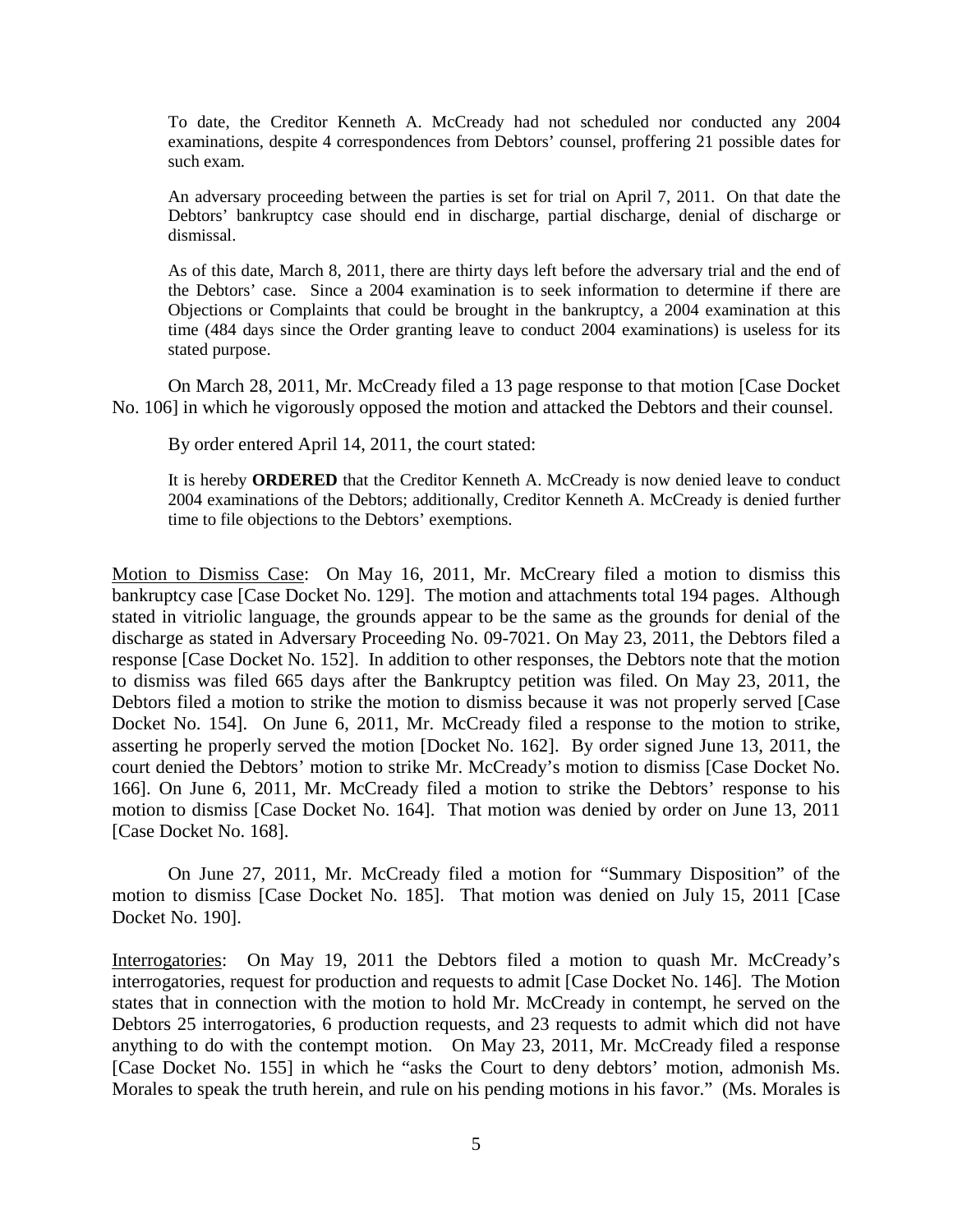the attorney for the Debtors). By order dated June 13, 2011, the court granted the Debtors' motion to quash [Case Docket No. 165].

On June 13, 2011 Mr. McCready filed "Respondent's Motion to Compel Contempt Movants to Respond to Respondent's First Set of interrogatories and Requests to Admit" [Case Docket 169] in which he asked the court to compel the Debtors to respond to the matters he had submitted in connection with the contempt motion. On June 20, he filed a Motion for Leave to Conduct Discovery in Defense of Contempt "Contested Matter' and a Motion to Strike So-Called "Supplemental" Material Document [Case Docket No. 181]. On June 22, 2011 the Debtors filed a motion to quash the discovery [Case Docket No. 182] asserting that the discovery sought has nothing to do with the contempt motion. On June 27, 2011, Mr. McCready filed a motion to compel the Debtors to respond [Case Docket No. 183]. The Debtors' motion to quash was granted on July 15, 2011 [Case Docket No. 187]. On July 15, 2011, the motion to compel, which is Case Docket No. 183, was denied [Case Docket No. 186]. An order of July 15, 2011 [Case Docket No. 189] further denies the motion in Case Docket No. 183.

Motion to Compel Chapter 7 Trustee to Examine Acts and Conduct of the Debtors: On May 23, 2011, Mr. McCready filed a Motion to Compel Chapter 7 Trustee to Examine Acts and Conduct of the Debtors [Case Docket No. 156]. The court denied the motion by order dated June 13, 2011 [Case Docket No. 167].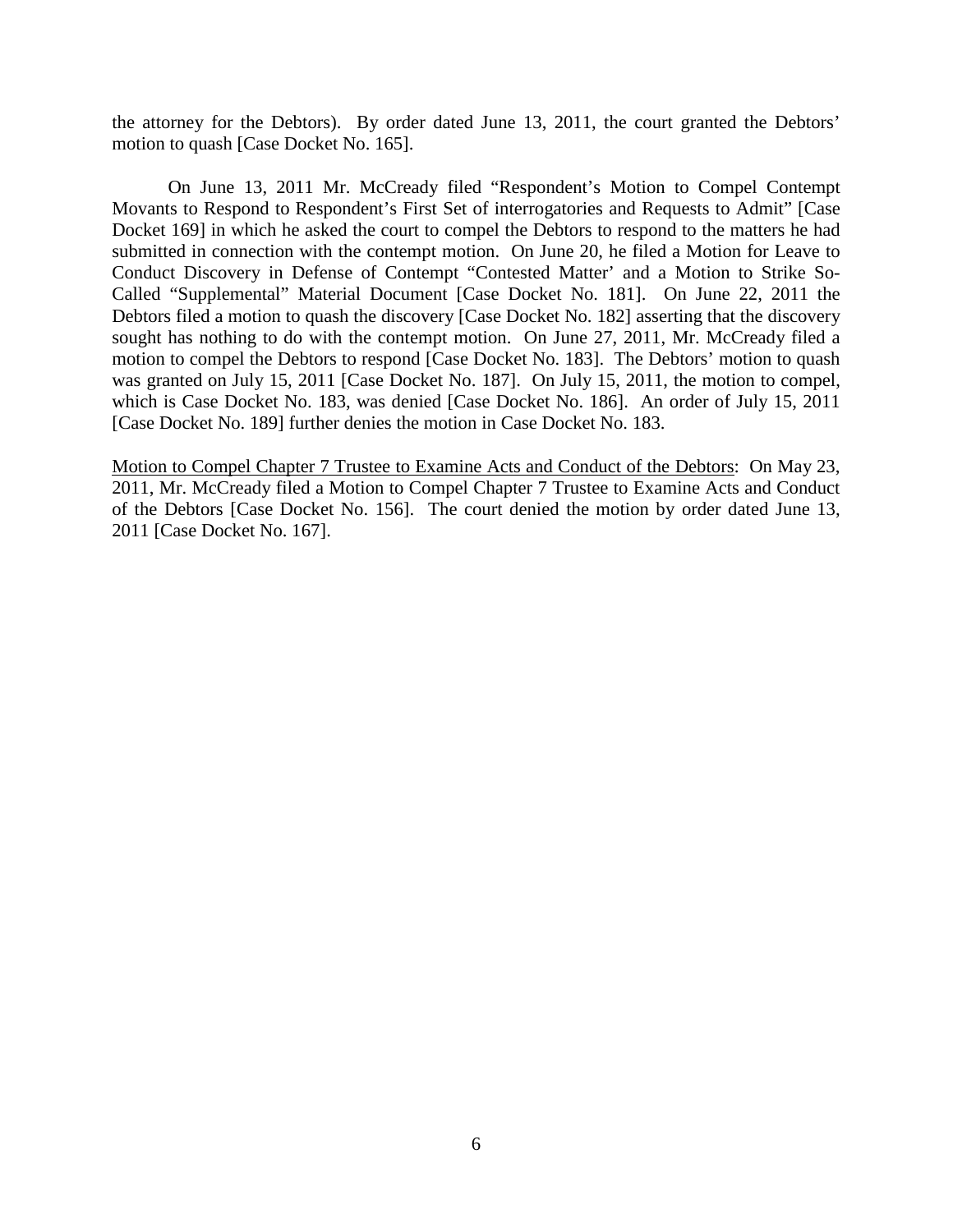## **ATTACHMENT B**

#### Procedural History of Adversary Proceeding 09-7021

Complaint: On October 20, 2009, Kenneth A. McCready filed this adversary proceeding against Danny Lyle Becker, Jr., and Pamela Kay Bussell Becker, Debtors, Ector County Hospital District d/b/a Medical Center Hospital, Jesse Deleon and Shawna Deleon (nee Shawna Becker). The 20 page complaint contains 154 numbered paragraphs and concludes with the following prayer:

WHEREFORE, Plaintiff-Objector respectfully asks that the Court enter its Order, declaring the Debtors are denied a discharge in this matter and, further, permanently barring them ("with prejudice") from filing a petition in bankruptcy again.

The complaint contained Exhibits A through F. The total filing, including exhibits was 183 pages. On May 3, 2010, the Debtors moved to strike all of the exhibits, principally because they related to other litigation and were not germane to this matter [Adversary Docket Nos. 59- 64]. By orders dated June 6, 2010, the court granted the motions and struck Exhibits A through F of the Complaint [Adversary Docket Nos. 85-90].

On November 18, 2009, Defendant Danny Lyle Becker, Jr. filed an answer in which he denied all of Mr. McCready's complaints [Adversary Docket No. 4]. Mr. Becker also alleged that Mr. McCready was engaging in vexatious litigation stating:

Defendant alleges that the Plaintiff is a vexatious litigant who has been sanctioned by the Seventh Circuit of Appeals (453 F3d 882 McCready v. Ebay Inc, 2006) and is still on the District Court's list of Restricted Filers (see attachment). Additionally, Plaintiff has been denied a license to practice law by the Michigan Bar. [for the last proposition, the Plaintiff cites: Kenneth A. McCready v. Michigan State Bar Standing Committee on Character and Fitness, 881 F. Supp 300 (W.D. MI 1995)]

Attached to the answer is an October 16, 2006 order of the United States District Court for the Northern District of Illinois preventing Mr. McCready from filing any documents in that court for a period of six months and until he pays a \$2,500.00 fine imposed by the United States Court of Appeals for the Seventh Circuit levied on August 18, 2006. After that, Mr. McCready "may petition the Executive Committee for leave to submit documents for filing."

Also on November 18, 2009, Ms. Becker filed an answer that was almost identical to Mr. Becker's answer [Adversary Docket No. 5].

On December 21, 2009, Mr. McCready filed a Motion to Strike and Motion for Summary Judgment [Adversary Docket No. 11] in which he asks that the "scandalous, immaterial or impertinent" matter in the answers be stricken and that a summary judgment be granted because a general denial is not a sufficient response under the Federal Rules of Civil Procedure. The Defendants filed a response on December 31, 2009 [Adversary Docket No. 12]. On May 13, 2010 [Adversary Docket No. 70], the court granted in part and denied in part the motion to strike. The court struck the vexatious language from the original answer, denied the motion for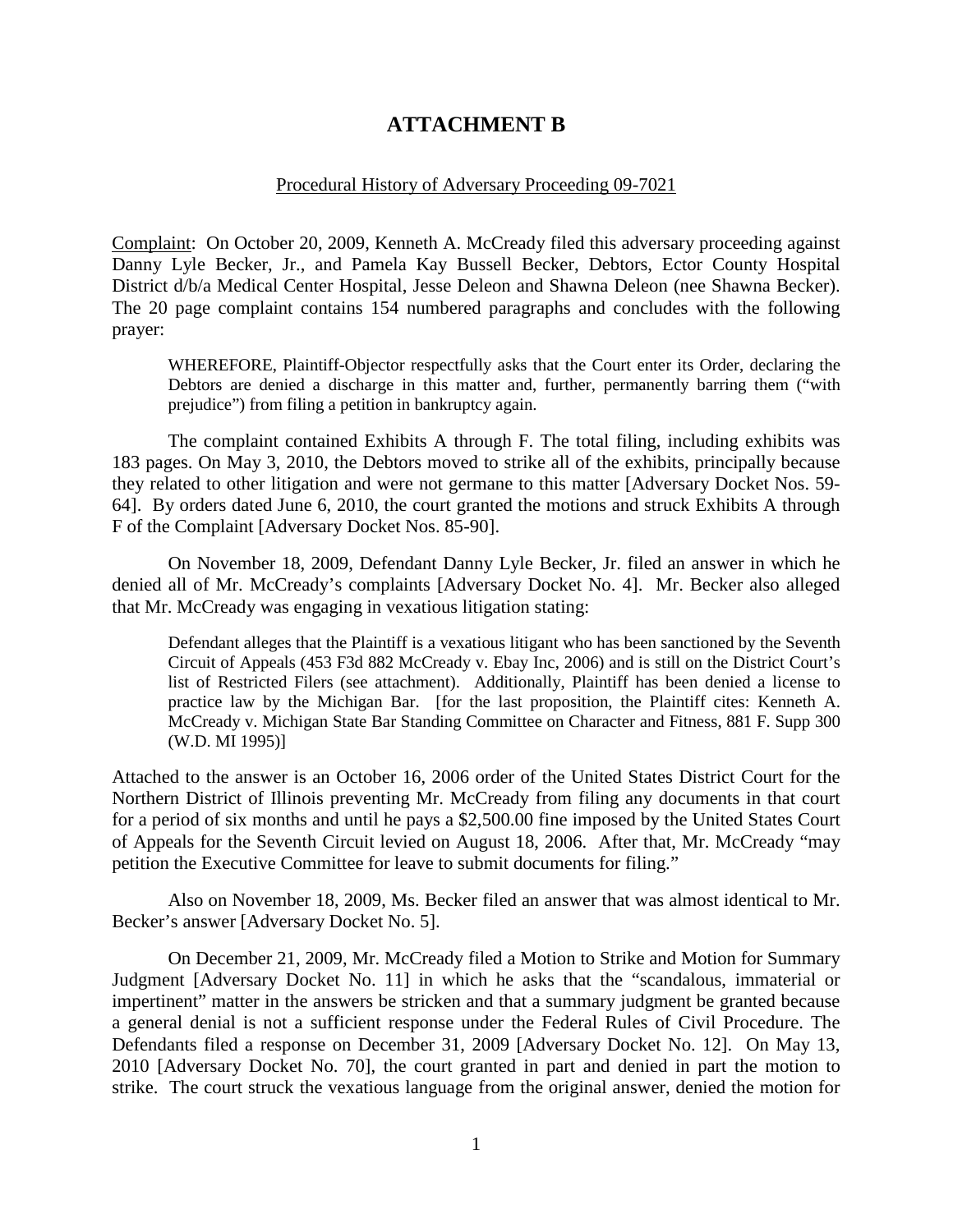summary judgment on affirmative defenses and denied the motion to compel answers because the Defendants had filed amended answers as requested by the motion.

On February 23, 2010, Mr. Becker filed an amended answer to the complaint [Adversary Docket No. 22] in which he responds to each paragraph of Mr. McCready's complaint

On February 23, 2010, Mrs. Becker filed an amended answer [Adversary Docket No. 23], which is essentially the same as the amended answer filed by Mr. Becker.

On March 11, 2010, Mr. McCready filed a motion to strike the answers filed by Mr. & Mrs. Becker [Adversary Docket No. 28] asserting that the answers were not timely. The Debtors filed a response on March 23, 2010 [Adversary Docket No. 40] asserting that they were filed in response to complaints by Mr. McCready in his motion to strike [Adversary Docket No. 11] that their answers were too sparse. On May 13, 2010 [Adversary Docket No. 69], the court denied the motion to strike.

With permission of the court, Mr. Becker filed a Supplemental Answer to Complaint and a counterclaim against Mr. McCready on September 27, 2010 [Adversary Docket No. 144]. The counterclaim sought a determination that Mr. McCready's claim in this adversary proceeding is unsecured. On the same date and with permission of the court, Mrs. Becker filed a supplemental answer and counterclaim [Adversary Docket No. 145].

On May 9, 2011, Mr. McCready filed a motion for leave to amend his complaint [Adversary Docket No. 289]. As grounds for the motion, he basically repeats his accusations that the Debtors have committed fraud. Illustrative paragraphs of the motion read:

4. To any argument that it is "too long," plaintiff proposes that if the Beckers hadn't lived lifetimes of fraud, they wouldn't now be exposed to the light of day and, perhaps more importantly, because the entire document lays out a lifetime of Becker frauds, including fraud by omission and "fraudulent concealment," and "continuing concealment," the enhanced pleading requirements of Fed.R Civ.P 9 require such detail. …

11. The court will see, repeated throughout this proceeding, plaintiff's invocation of the federal "misprision of felony" stature, 18 U.S.C. sec. 4. He reminds Ms. Morales of it by citation during her false statements in covering up the Beckers' frauds and perjury in the 341 meeting, and it is entirely apropos in the matter. If this plaintiff does NOT call to the court's attention all of the frauds, perjury and miscellaneous felonies committed by Dan and Pam Becker and Jeanne Morales, he too would be guilty of that federal felony.

12. By this, too, plaintiff encourages the court to call to the attention of the U.S. Attorney and/or the FBI these willful violations of dozens of laws committed in this proceeding.

By order dated May 16, 201 the motion for leave to amend was denied [Adversary Docket No. 304].

On May 16, 2011, Mr. McCready filed a 44 page motion for summary judgment [Adversary Docket No. 299] against the Debtors. The Debtors filed a response on May 23, 2011 [Adversary Docket No. 316]. By order of June 15, 2011 the motion was denied.

Jesse Deleon and Shawna Deleon: On November 18, 2009, Mr. & Mrs. Deleon filed answers that were almost identical to the answer filed by Mr. Becker [Adversary Docket Nos. 6, and 7].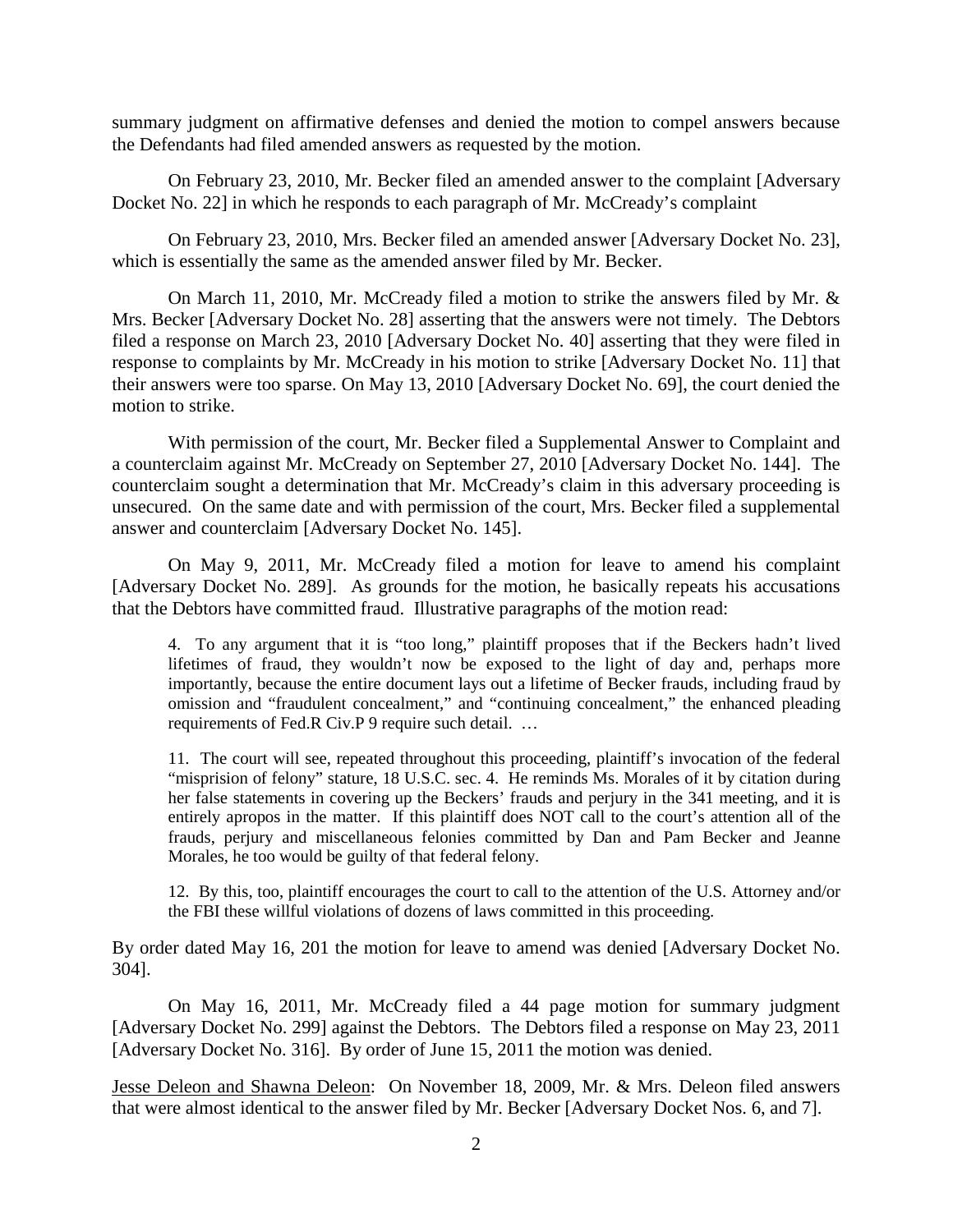With permission of the court, Jessie Deleon and Shawna Deleon filed amended answers to the Complaint on June 4, 2010 [Adversary Docket Nos. 101 and 102] in which they respond to each of the 154 sections of the Complaint and ask that it be dismissed as to them.

Jesse Deleon filed a motion for summary judgment on September 14, 2010 [Adversary Docket No. 135]. After a hearing and by order entered November 16, 2010, the motion for summary judgment was granted and ordered that Mr. McCready take noting against Jesse Deleon [Adversary Docket No. 166].

On February 3, 2011 [Adversary Docket No. 181], Shawna Deleon filed a motion for Summary Judgment which was substantially the same as the motion filed by Jesse Deleon. On March 10, 2011, an order granting her motion for Summary Judgment and finding that Mr. McCready taking nothing against Shawna Deleon was entered [Adversary Docket No. 199]. Mr. McCready filed a tardy answer to the motion on March 10, 2011 [Adversary Docket No. 204]. On March 28, 2011, Mr. McCready filed a motion to vacate the March 10, 2011 order [Adversary Docket No. 236]. The six page motion basically states that the motion for summary judgment was not timely filed. The motion to vacate was denied by order dated April 21, 2011 [Adversary Docket No. 279].

Ector County Hospital District: On March 8, 2010, Ector County Hospital District d/b/a Medical Center Hospital filed a motion for summary judgment [Adversary Docket No. 25] which states that the Plaintiff is trying to collect a foreign judgment and alleges that the Medical Center Hospital is in some way liable to him under the Texas Uniform Fraudulent Transfer Act. The motion asserts several grounds upon which it feels that the Medical Center Hospital has no liability to the Plaintiff. Mr. McCready filed a response on March 29, 2010 [Docket No. 42] in which he complains that the Beckers had not responded to discovery and he saw no point in taking a deposition until he had responses to discovery. The disputed funds are in the registry of the Ector County court. Mr. McCready maintains that those funds were deposited by a corporation and represent money stolen from a corporation by Mr. Becker. On April 5, 2010, Mr. McCready filed a "Motion to Strike ECHD Motion for Summary Judgment, all So-called 'Evidence' and/or Supporting Affidavit" [Adversary Docket No. 47] in which he states in paragraph 3: "In a nutshell, every single thing that ECHD attempts to prove as a matter of fact is premised on or is itself inadmissible evidence" (emphasis in original). He also complains about not having enough discovery. On April 9, 201l, a supplemental affidavit was filed by the Ector County Hospital District [Adversary Docket No. 48] and a response was filed by the hospital district [Adversary Docket No. 49]. Mr. McCready filed a motion to strike the supplemental affidavit on April 19, 2010 [Adversary Docket No. 55], and a response to that motion was filed by the hospital district on April 27, 2010 [Adversary Docket No. 56]. By order dated May 13, 2010 [Adversary Docket No. 68], the court denied Adversary Docket No. 47 motion to strike. By order entered September 15, 2010 [Adversary Docket No. 136], the court granted the hospital district's motion for summary judgment. Mr. McCready filed a notice of appeal of the summary judgment on September 29, 2010 [Adversary Docket No. 148].

Motion to Require Defendants Dan and Pam Becker to Execute Waivers: On December 21, 2009, Mr. McCready filed a Motion to Require Defendants Dan and Pam Becker to Execute Waivers [Adversary Docket No. 10], in which he sought to have the Debtors ordered to execute waivers so he could secure the information they supplied to governmental agencies in connection with their securing food stamps, unemployment benefits, Medicaid benefits, and Social Security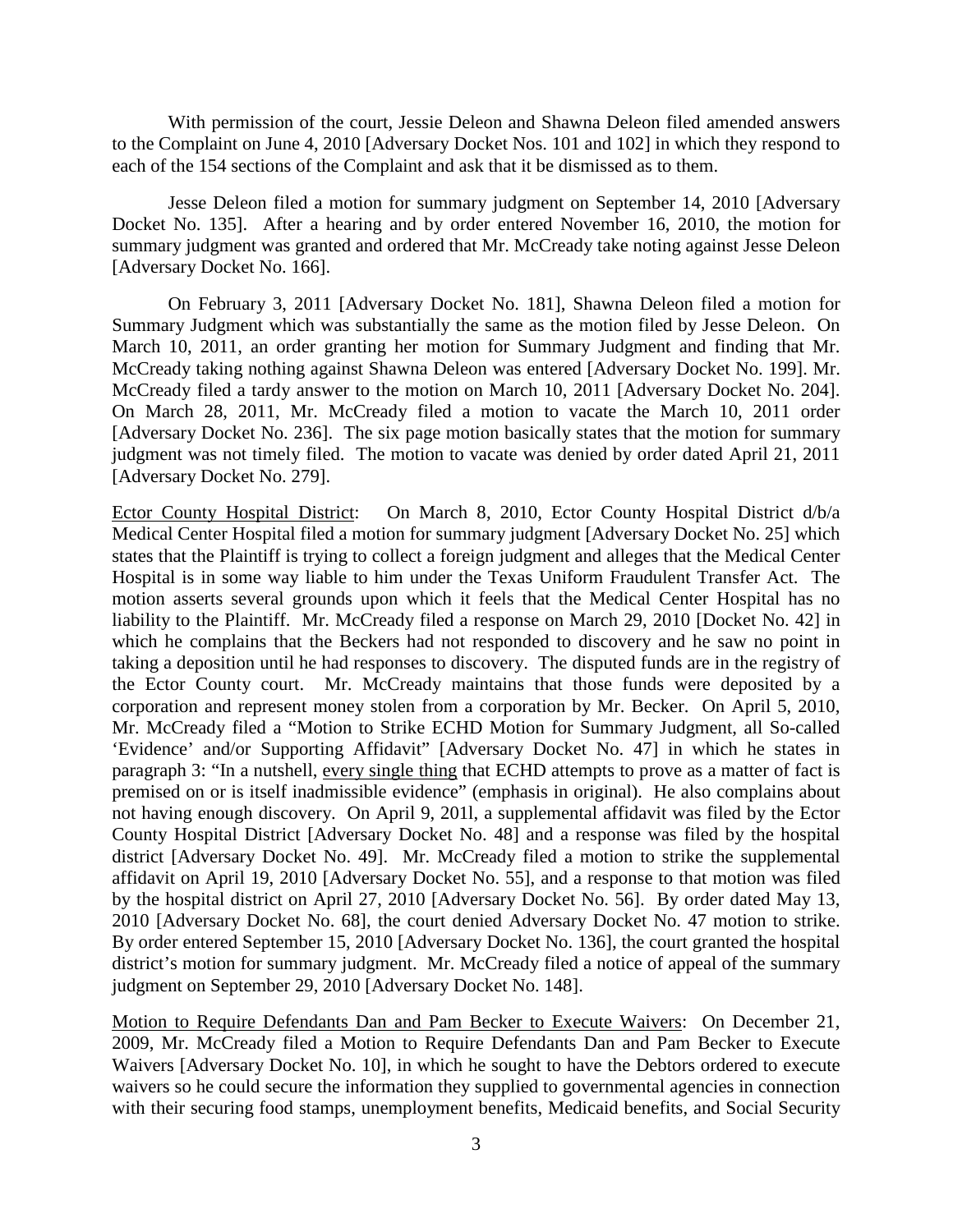Disability benefits. He asserted that Mrs. Becker was "conducting her eBay business earning as much as \$1000 a day!" He also asserted that: "Even if the Beckers answer discovery concerning these things, they are such *utterly unconscionable liars* that this begs for official corroboration of this sort."

On January 5, 2010, the Debtors filed an answer to the motion to require [Adversary Docket No. 13] in which they point out the requested information Mr. McCready

is seeking is relevant in a different case, a *Qui Tam* proceeding filed in District Court (MO-08- CV-010, Western District of Texas) in which the United States has declined to intervene. In that action Plaintiff asserts that Defendants have improperly received benefits under the Food Stamp Act, Social Security Disability, Unemployment and Medicaid.

The Judge in that case has already ruled twice on the matter of obtaining the Defendants medical records, once when he quashed a subpoena to the Texas Health and Human Services Commission and again when he ruled on the Plaintiff's *Motion to Vacate* that decision. [Reference is made to attachments A and B]

The information that Plaintiff is seeking to obtain is private health information, protected under both State and Federal law. None of the information is relevant to the current adversary proceeding.

Given the history between the two parties, Defendants believe that Plaintiff will use the information for improper means, contacting Doctors and harassing individuals who know the Defendants. Plaintiff has already been sanctioned in the District Court case with regards to improper contact with the Defendants. [Reference is made to attachment C]

Additionally, during a prior bankruptcy case, once Plaintiff obtained the information regarding Defendant Pamela Kay Bussell Becker's employment, he contacted the employer in an attempt to harass her and get her employer to fire her. [Reference is made to attachment D].

A hearing on the motion to compel was held on February 23, 2010. For the reasons stated on the record, the motion to compel was denied. The order of denial was entered on March 15, 2010 [Adversary Docket No. 32]. On June 21, 2010, Mr. McCready filed a Rule 60 Motion to Alter or Amend Order of March 15, 2010 [Adversary Docket No 115]. The Beckers filed a response to that motion on July 2, 2010 [Adversary Docket No. 119]. By Memorandum and Order entered on August 6, 2010 [Adversary Docket No. 124], the court denied the Rule 60 motion.

Motions for default judgment: On February 16, 2010 [Adversary Docket No. 21], Mr. McCready filed a Motion for Default, or in the Alternative, to Compel Defendants to Respond to Plaintiff's First Set of Interrogatories and Requests to Admit [Adversary Docket No. 21]. The motion states that on January 8, 2010, he sent interrogatories and requests to produce to the Beckers, to Jesse Deleon and to Shawna Deleon. Copies of the interrogatories were attached as exhibits to the motion. The motion states that no response was received within 30 days and that he made five unsuccessful attempts to contact the Debtors' attorney about this matter. The motion states that if Mr. McCready is required to appear in court on this matter that the court order the Defendants to advance to him his costs of transportation and per diem. On March 10, 2010, the court denied the motion as duplicative of orders entered in the main case [Adversary Docket No. 27].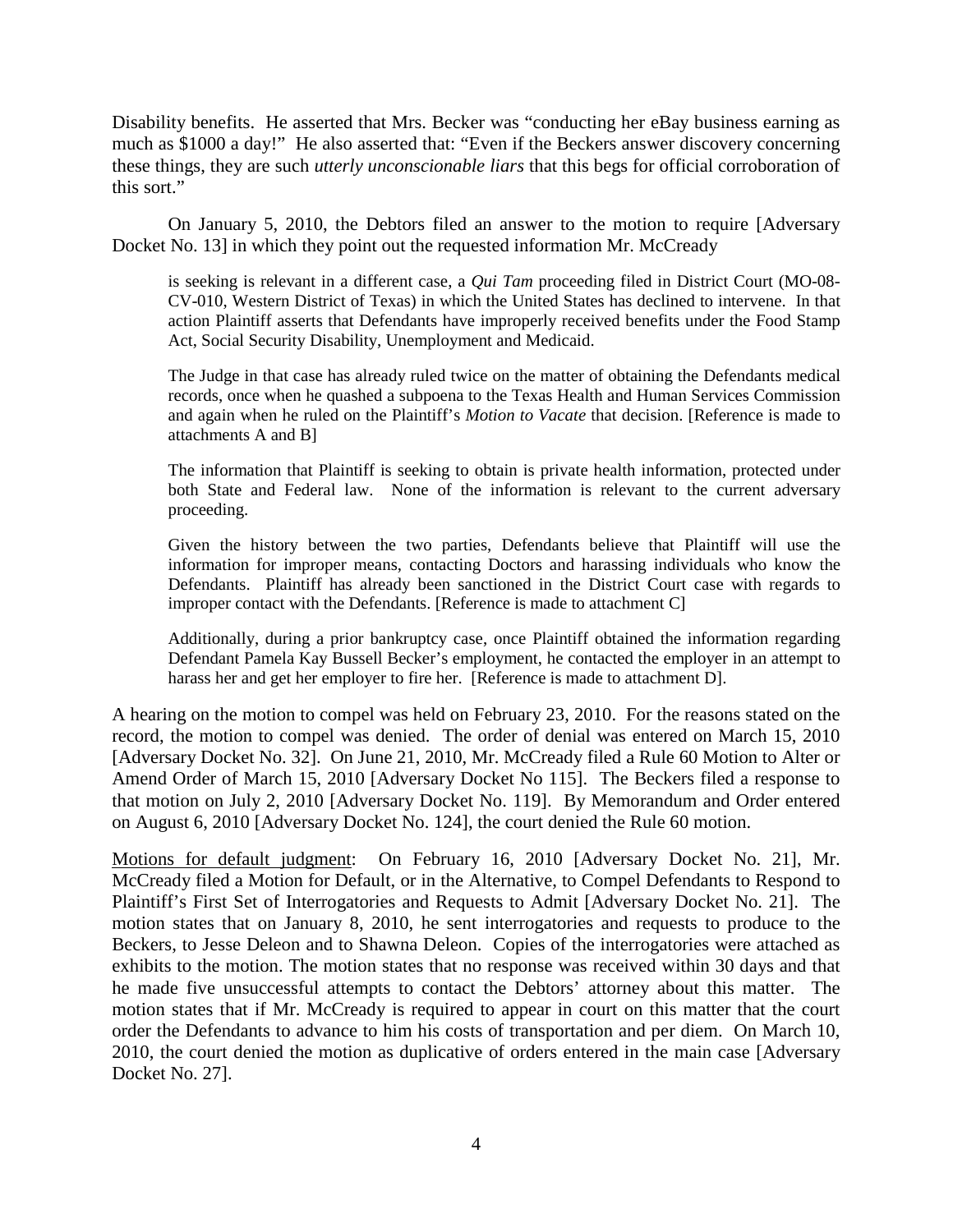On June 6, 2010 [Adversary Docket No. 109], Mr. McCready filed a Motion for Default Judgment against all Defendants asserting that they had not complied with his discovery requests. On June 15, 2010 [Adversary Docket No. 113] the Defendants filed a response in which they assert that they have complied with the discovery requests to the best of their ability, but that some of the items requested are not in their custody or control. After a hearing, Mr. McCready's motion was denied by Order entered August 5, 2010 [Adversary Docket No. 122].

On December 20, 2010, Mr. McCready filed a motion styled: "Motion for Default or, in the Alternative, Motion for Order to Show Cause Why Defendants Danny Lyle Becker, Jr., Pamela Kay Bussell Becker and Shawana Becker, a/k/a Shawna Deleon Should not be held in Contempt and Motion to Conduct Depositions of EBay and Pay Pal. The reason stated in the motion was that the named parties had refused to cooperate in discovery. The clerk docketed the motion for default at Adversary Docket No. 168, the motion for contempt as Adversary Docket No. 169 and the motion to conduct depositions as Adversary Docket No. 169. The Debtors filed a response to all three items on February 2, 2011 [Adversary Docket No. 180]. Following a hearing the court entered an order on February 9, 2011 granting the motion to take depositions of EBay and Pay Pal, but denied the motions for default judgment and contempt [Adversary Docket No. 185].

Discovery: On March 11, 2010, Mr. McCready filed a Motion to Extend Discovery Cutoff Dates and Trial [Adversary Docket No. 29]. On March 23, 2010 the Debtors filed a response in which they agreed to the motion because "the primary individual with the information necessary to complete discovery has been very ill, and has been unable to effectively assist counsel in the preparation of discovery answers" [Adversary Docket No. 39]. At a hearing on March 23, 2010, the court abated the trial setting until the motion for summary judgment was concluded. By order dated May 12, 2010 [Adversary Docket No. 67], the court extended the discovery deadlines.

The docket sheet reflects a number of other discovery disputes. For brevity, they have been omitted.

Contempt: On June 21, 2010, Mr. McCready filed a motion to hold the Debtors' attorney, Jeanne Morales, in contempt or otherwise punished [Adversary Docket No. 114] in which he accuses of her of lying about a number of matters. In paragraph 3 of his 5 page complaint, he states:

Now, Ms. Morales' lying has much more dire consequences. So far, based on her lies, three of plaintiff's claims have now been disallowed, one interrogatory quashed, his right to jury trial denied,<sup>[12](#page-29-0)</sup> and two adversary answers permitted to be amended, all in denial of due process because of her lies.

In the prayer to the motion, Mr. McCready states: "Plaintiff also asks the court to refer the matter to the United States Attorney for this district for prosecution; it appears an example needs be made."

<span id="page-29-0"></span><sup>&</sup>lt;sup>12</sup>It should be noted that a plaintiff bringing a non-dischargeability complaint under §523 or an objection to discharge under §727, has no right to a jury trial as these remedies are equitable rather than legal in nature. "Dischargeability of a debt is an equitable proceeding which does not entitle either side to a jury." *Gaines v. Thomas (In re Thomas)* 235 B.R. 864 at 866 (Bankr. N.D. Tex. 1999) [citing cases].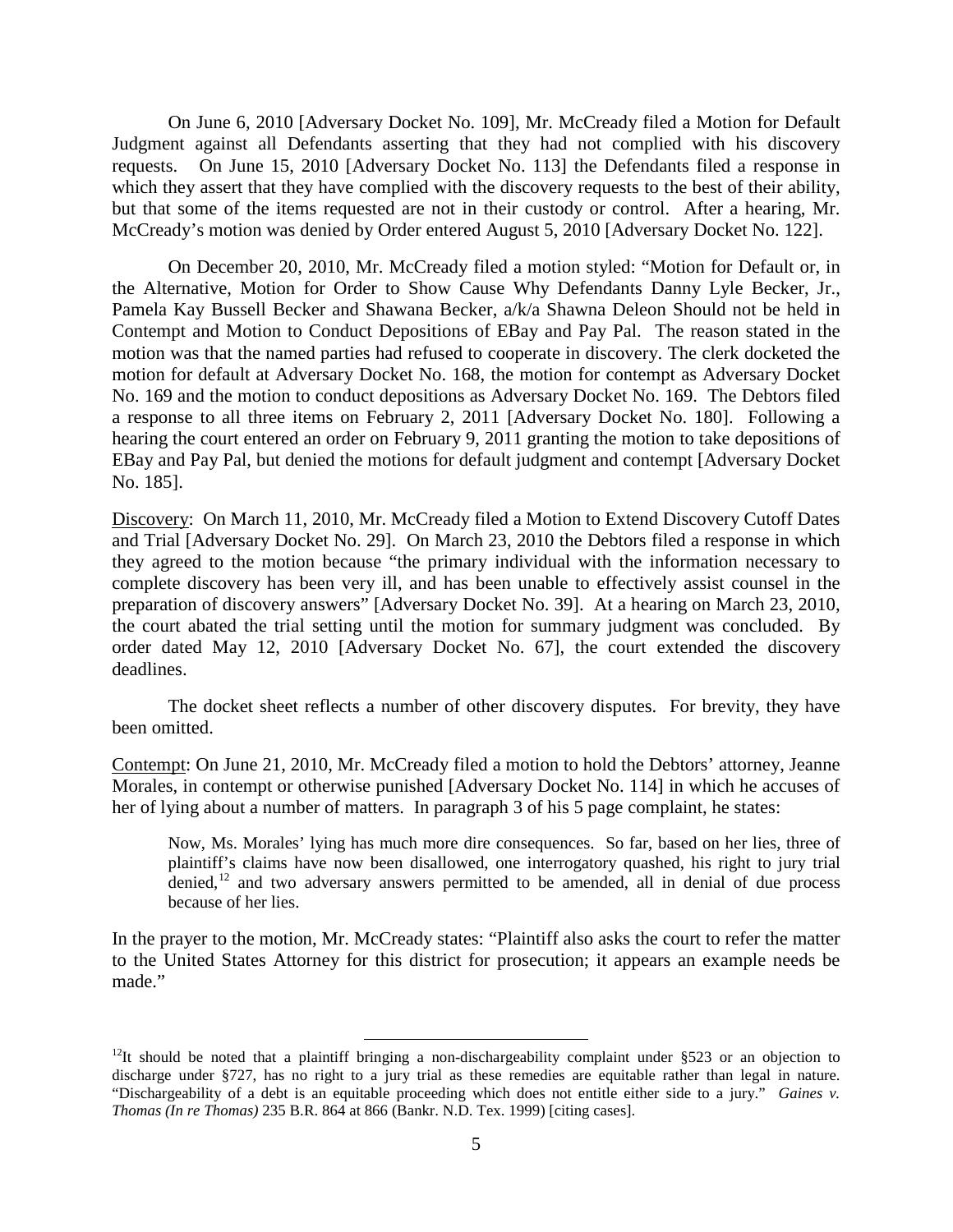On July 2, 2010 [Adversary Docket No. 118] Ms. Morales, on behalf of the Debtors, filed a response in which she points out that most of Mr. McCready's allegations had been ruled on by the court in a previous motion for contempt which he had filed. To the extent he had made new allegations, they were denied.

By order of July 8, 2010, the court denied Mr. McCready's contempt motion [Adversary Docket No. 120]. The court pointed out that Mr. McCready's principal objection was that some motions served on him were not mailed until the day after the date of service noted on the motion. The court stated:

The Court has reviewed the docket and even if the Plaintiff is correct and the motions at issue were not served until a day or two after the date listed on the certificate of service, the Plaintiff had ample time to respond before the Court signed the orders granting the motion. The Court signed the orders between 24 and 28 days after the date the Plaintiff alleges the motions were served. Each motion required the Plaintiff to respond within 21 days or the motion would be granted without a hearing. The Plaintiff failed to respond during the objection period and the Court correctly entered the orders granting the motions. Thus even if the certificates of service were incorrect, the Plaintiff can only blame himself for not filing objections before the orders were entered.

On March 10, 2011, Mr. McCready filed a Motion to Disqualify Attorney Jeanie Morales [Adversary Docket No. 209]. The substance of the five page motion is shown in the first paragraph which reads:

The Beckers have perjured themselves, repeatedly and willfully. Ms. Morales has suborned their perjury and continues to prosecute their fraudulent bankruptcy petition, while knowing full well that they are perjuring themselves and that she is violating her ethical obligations to the court and plaintiff.

After a hearing the court denied the motion to disqualify by order dated May 11, 2011 [Adversary Docket No. 293].

Mr. McCready's assertion that his claim is secured: In the Complaint, Mr. McCready asserts that his claim is secured by assets of the Debtors. On February 2, 2011, the Debtors filed a Motion for Default Judgment [Adversary Docket No. 182] asserting that on September 27, 2010 they, with court permission, filed a Supplemental Answer and Counterclaim. In the counterclaim they challeng Mr. McCready's assertion that his claim is secured and argue that because Mr. McCready never filed an answer to that counter claim, they are entitled to a default judgment finding that his claim is unsecured. The certificate reflects that notice of the motion was sent to Mr. McCready both by regular and by certified mail. By order entered March 10, 2011 [Adversary Docket No. 200], the court decreed that Mr. McCready "has no secured claim, but only an unsecured claim, which will be liquidated and declared dischargeable or nondischargeable after trail of this adversary proceeding. Mr. McCready filed a tardy response on March 10, 2011 [Adversary Docket No. 205]. On March 28, 2011, Mr. McCready filed a motion to vacate the March 10, 2011 order [Adversary Docket No. 237]. The seven page motion essentially asserts that the motion for summary judgment was not timely. The motion to vacate was denied by order entered April 21, 2011 [Adversary Docket No. 280].